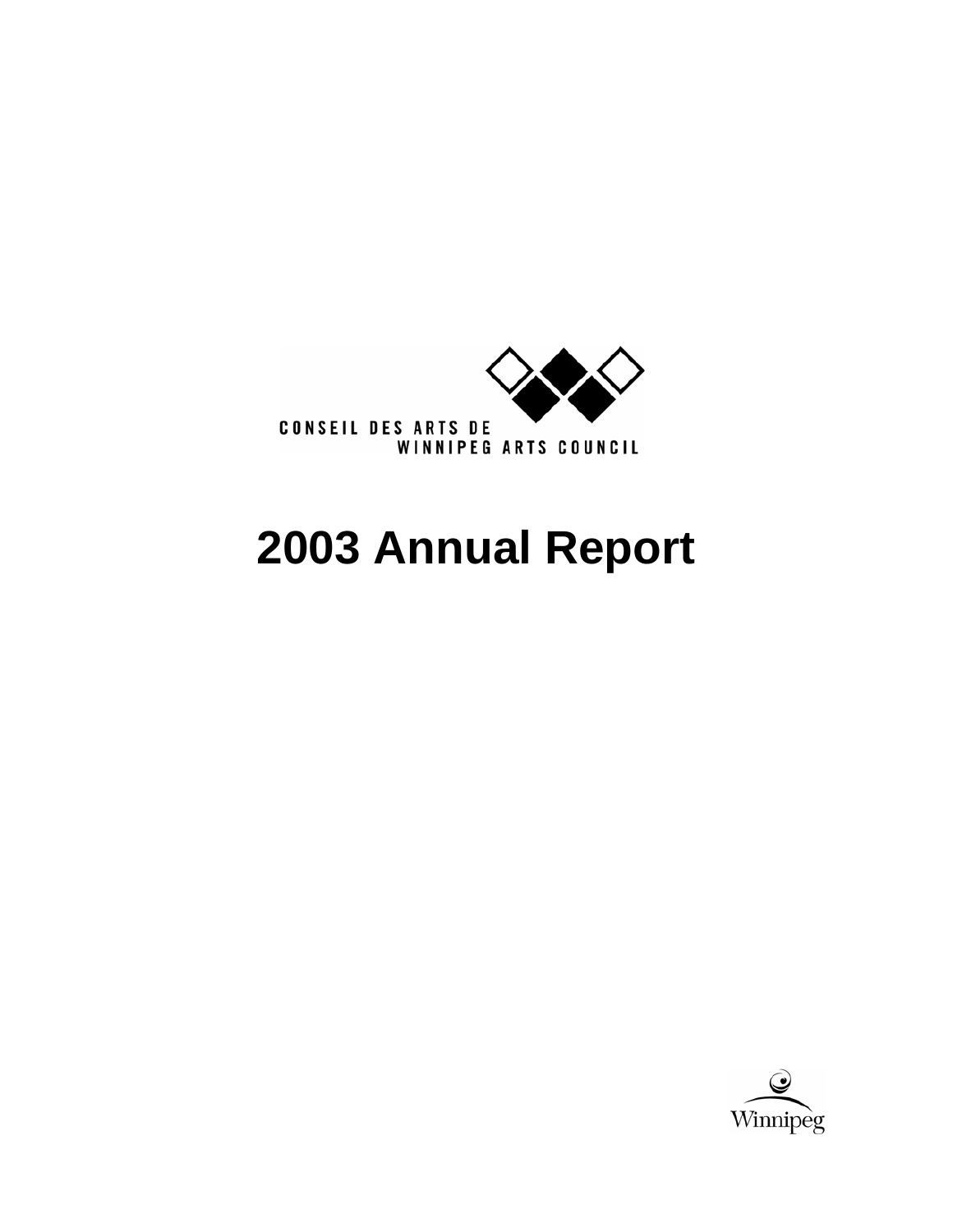# **Table of Contents**





|               | 11 |
|---------------|----|
|               |    |
|               | 14 |
|               |    |
|               |    |
|               | 19 |
|               |    |
|               | 24 |
|               |    |
|               |    |
|               |    |
| <b>Bylaws</b> | 28 |

#### **Winnipeg Arts Council**

102 – 555 Main Street Winnipeg, MB R3B 1C3 Tel. (204) 943-7668 Fax (204) 942-8669 Email: info@winnipegarts.ca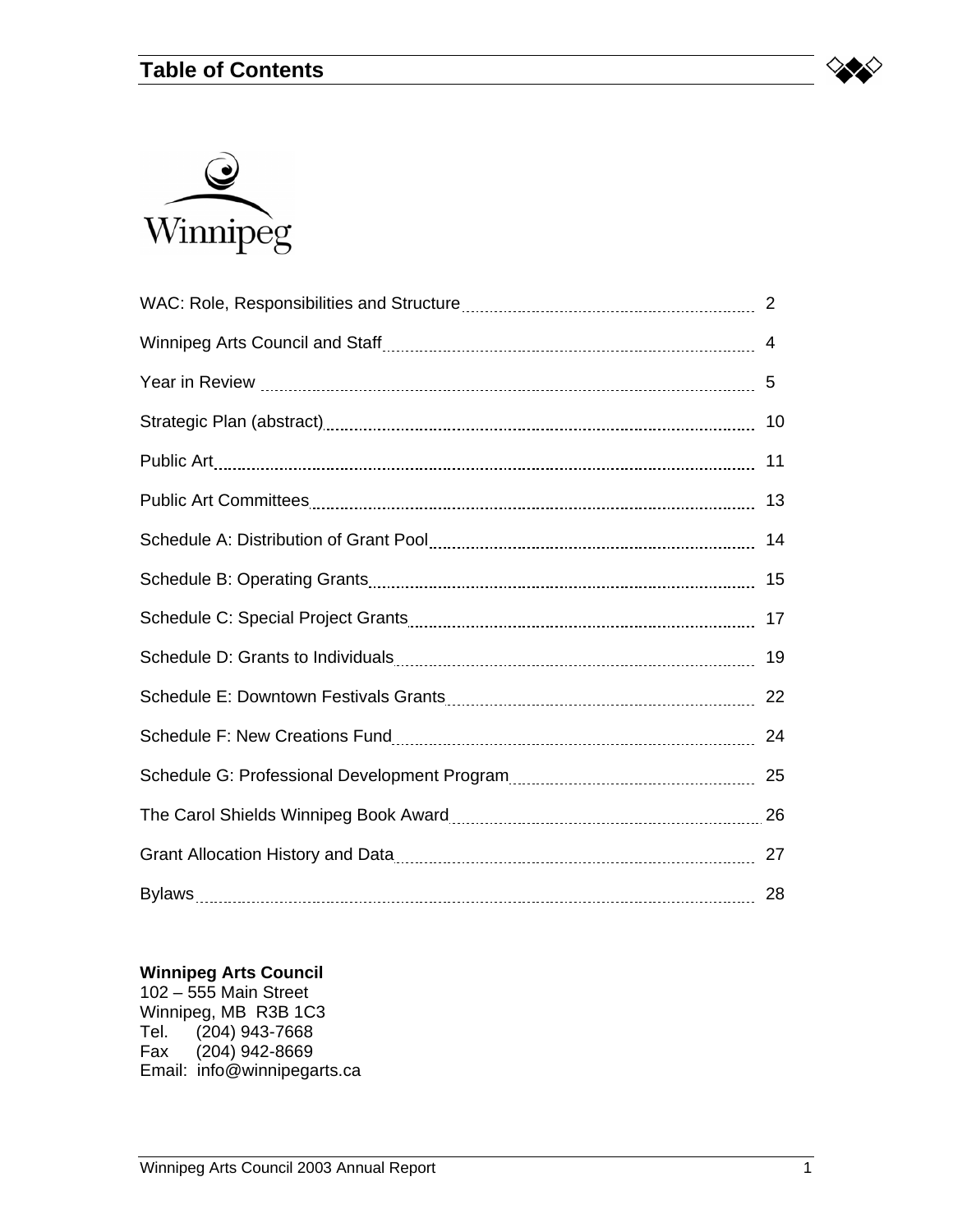# **WAC: Role, Responsibilities and Structure**

The Winnipeg Arts Advisory Council (WAAC) was established in 1984 by Winnipeg City Council to assist the City in determining funding to arts and cultural organizations, and to provide advice on cultural policy development.

At the direction of City Council, in April 2002 its successor, the Winnipeg Arts Council (WAC), was incorporated as an independent arm's-length agency.

#### **Structure (under review)**

The Council consists of 12 individuals. Six are elected by arts and cultural organizations to chair the Dance, Theatre, Music, Creative Arts, Festivals, and Museums and Galleries committees. Organizations that received a cultural grant from the City in the previous two years are eligible to vote. Four citizen members are appointed by City Council. In addition, two City Councillors sit on the Arts Council. The Chair and Executive are elected internally by the Arts Council. Once elected or appointed the members of the Arts Council represent the community and not the constituency that elected or nominated them. Members may serve a maximum of two two-year terms.

The City's total allocation to the Winnipeg Arts Council is \$2,674,552 (2003).

#### **Grants**

Grants are made available to not-forprofit arts organizations and individual artists and arts administrators. Applications are juried, and the existence of high professional standards, community and audience support, and financial viability are key considerations in arriving at grant recommendations.

#### **Operating Grants**

These are annual grants to support established organizations with ongoing activity. There is one application deadline annually, in October.

#### **Project Grants**

These grants are intended to support non-recurring projects and start-up activities of new organizations. The maximum award is \$15,000. There are three deadlines annually.

#### **New Creations Fund**

This fund is intended to encourage and support the creativity of the community by making available funding in appropriate amounts to enable the creation of significant new works of art in any discipline or combination of disciplines. The maximum grant is half of the entire cost of the project to a prescribed maximum of \$250,000. There is one deadline annually, in October.

#### **Individual Artist Grants**

Grants are awarded to individual artists to support creative activity. There are two grant levels: A of up to \$3,000 for artists who have established reputations and B of up to \$1,000 for emerging artists (see grant criteria for details). There is one deadline annually, in February.

#### **Professional Development Grants**

These grants are intended to support the development of the careers of artists and arts administrators by contributing to the costs of study beyond basic training, research, attendance at events at which the work of the applicant is to be presented or the applicant is an invited speaker or resource person, or travel that is a component of such activities.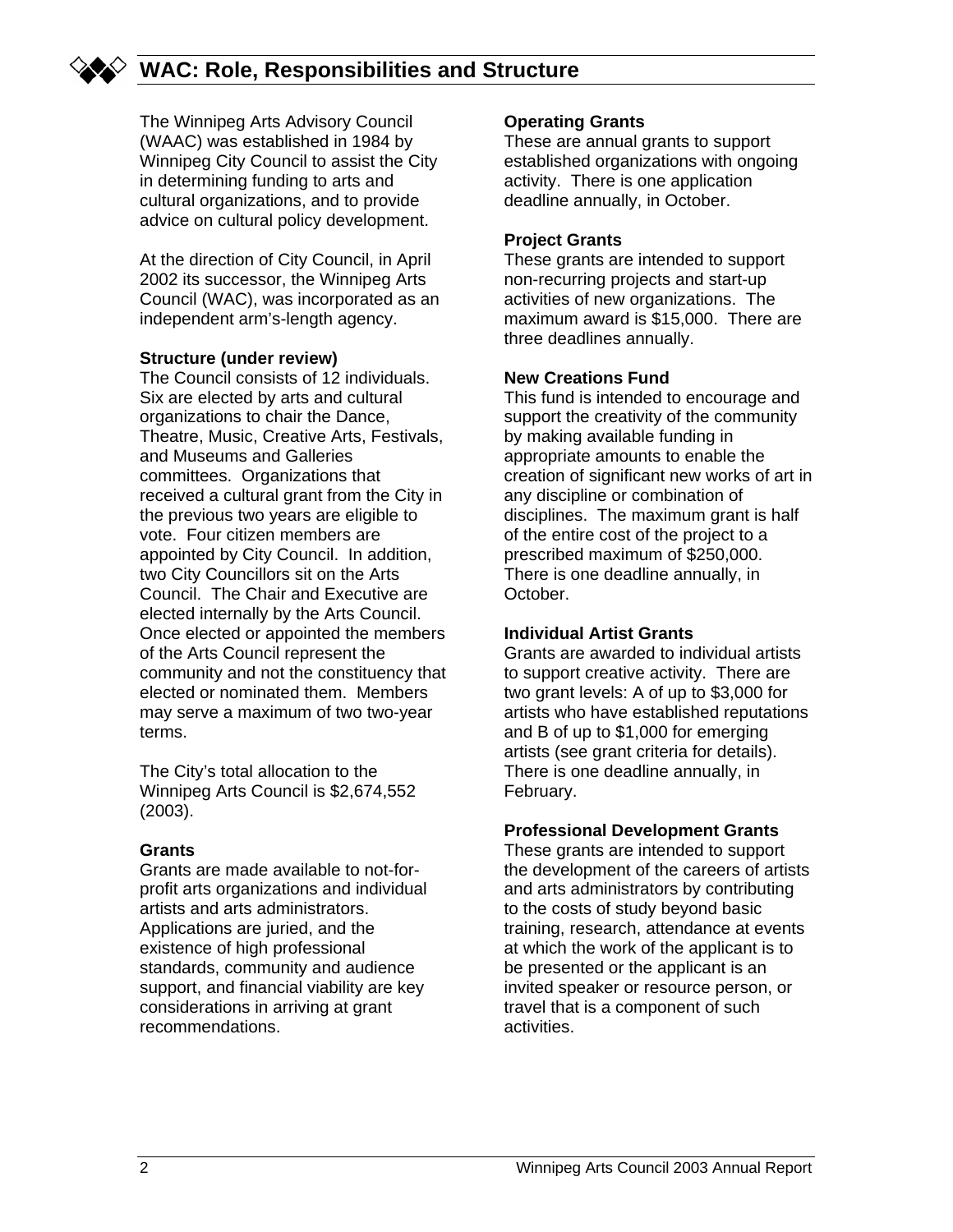

#### **Downtown Festivals Grants**

Grants are intended to encourage the creation of new festivals or significant new elements of existing festivals by established arts and cultural organizations, or by other organizations proposing new festivals with the potential for tourism, downtown revitalization, and wide community participation. There is one application deadline annually, in October.

#### **Carol Shields Winnipeg Book Award**

In 1999, WAAC assisted the City in establishing its first book award. The first Carol Shields Winnipeg Book Award was presented in 2000 at *Brave New Words, the Manitoba Literary Awards*. The award, which is \$5,000, is currently coordinated, on behalf of the Winnipeg Arts Council, by the Association of Manitoba Book Publishers.

#### **Public Art**

In 2001 WAC was directed by City Council to develop a Public Art Policy for the City. The Mayor's Task Force on Public Art worked with WAC's Committee on Public Art, to develop a policy and program for public art in Winnipeg. The Policy was adopted by City Council in 2003.

The Public Art program is supported by an annual allocation from the City's capital budget.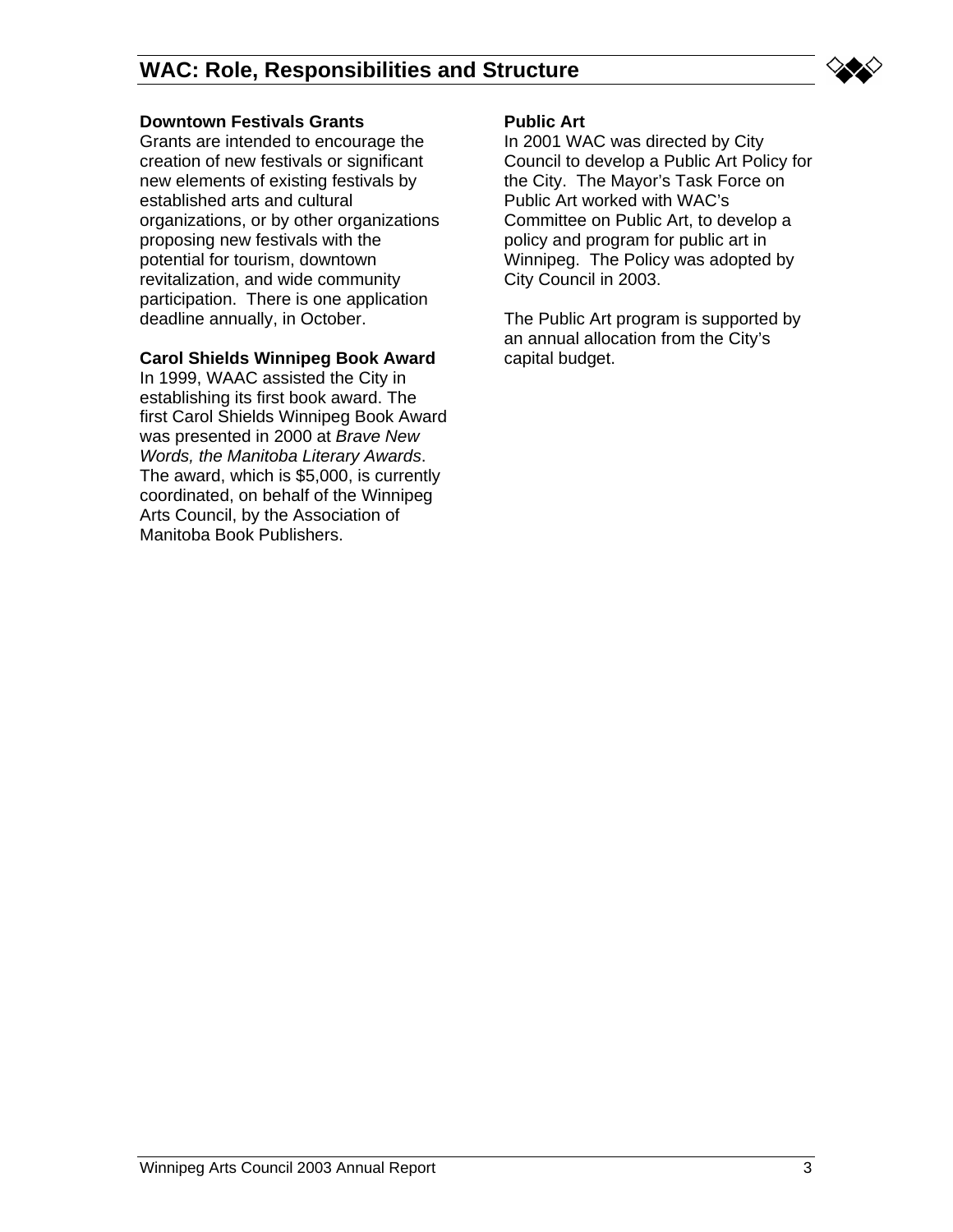

# **Winnipeg Arts Council and Staff**

# **Elected Members**

**and Category Chairs**  Dave Williamson, Creative Arts Faye Thomson, Dance Beth Shore, Festivals Claudette Lagimodière, Museums and **Galleries** Bill Muir, Music Leona MacDonald, Theatre

#### **Citizen Appointees**

Heather Cram Christian Delaquis (*until May, 2003*) Nestor Dudych Spencer Duncanson Pauline Riley Susan Robinson

#### **Executive**

Dave Williamson, Chair (*from June, 2003*) Christian Delaquis, Chair (*until May, 2003*) Leona MacDonald Pauline Riley Beth Shore

#### **Special Project Grants**

Pauline Riley, Chair

#### **Downtown Festivals**

Beth Shore, Chair

#### **Committee Members:**

Heather Cram Nestor Dudych Spencer Duncanson Leona MacDonald Bill Muir Pauline Riley

#### **City Council Representatives**

Councillor Lillian Thomas Councillor Harvey Smith

**Mayor's Task Force on Public Art** Heather Cram, Chair

#### **Administration**

Andrew Wilhelm-Boyles, Executive Director Tricia Wasney, Manager – Public Art tamara rae Biebrich, Administrative Assistant Tanya Christensen, Bookkeeper

#### **Consultants & Special Staff**

Tricia Wasney, Public Art Policy Development Coordinator (*until December*) John Lovell, CMA, Accountant Sandy Hopkins, Consultant

#### **City Administration Liaison**

Kenny Boyce, Manager of Film and Cultural Affairs

#### **Standing Policy Committee on Protection and Community Services**

His Worship Mayor Glen Murray Councillor Jenny Gerbasi, Chair Councillor Mike Pagtakhan Councillor Harvey Smith Councillor Russ Wyatt Wayne Gulenchyn, Clerk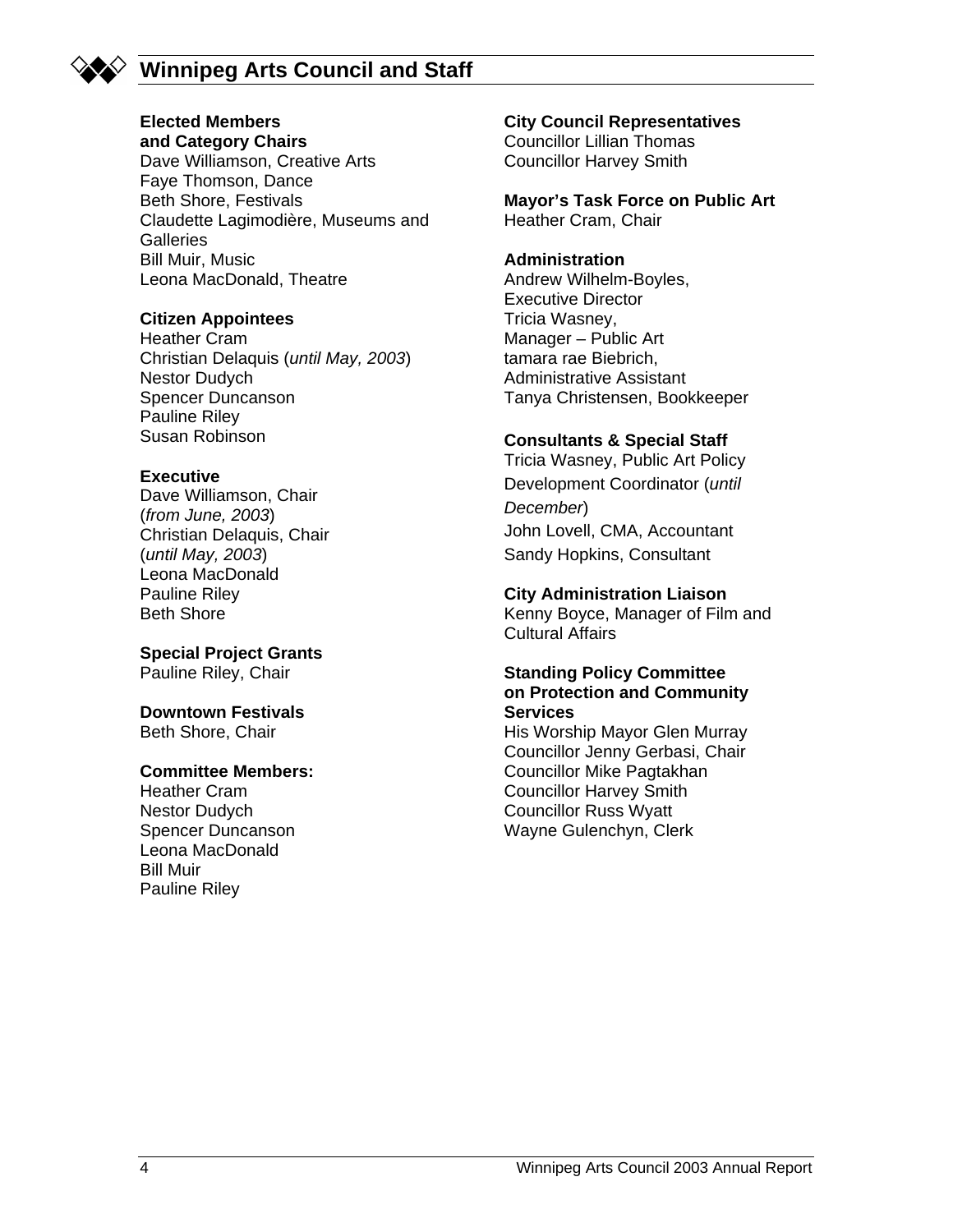

For the Winnipeg Arts Council 2003 was a year in which many long-range plans came to fruition and many dreams were realized.

#### **New Chair Elected**

In April, after six years as a member of the Arts Council, and three as chair, Christian Delaquis stepped down to devote his energies to his position as Directeur General at the Centre culturel franco-manitobain. During his tenure, many cherished goals were attained; he left having seen the transition of the Winnipeg Arts Advisory Council to the Winnipeg Arts Council, the submission to City Council of the proposed Policy on Public Art, and the first stage in a planned four-year process that will see the Arts Council's funding doubled by 2006. Throughout his relationship with WAAC/WAC, he was passionate in his concern that the Council, through its activities, be inclusive of the many communities that make up the unique social and cultural environment that is Winnipeg, arguing strongly that the Winnipeg Arts Council needs to reflect the First Nations, Francophone and ethno-cultural realities of the community.

The Council elected Dave Williamson to succeed Mr Delaquis. Mr Williamson is Dean of Business and Applied Arts at Red River College, and was head of academic planning for the new downtown campus of the College. He was first elected to the Arts Advisory Council in 2000 as chair of Creative Arts, and has served in that capacity since then. A published writer, he is the author of four novels and a collection of short stories. He collaborated with the late Carol Shields on the play *Anniversary*. Mr Williamson is a pastchair of the Writers' Union of Canada and a past-president of the Manitoba Writers' Guild. He has moved with energy to complete the transition to the Winnipeg Arts Council, and oversee the

development of new programs and procedures for the Council.

#### **Increase in funding to Winnipeg Arts Council from City of Winnipeg**

After ten years during which there was no increase in WAC's funding from the City of Winnipeg, City Council voted an increase of \$500,000 for 2003. This represents a 25% increase over an annual funding level that had remained constant for a decade. This was represented as the first installment in what is projected to be the doubling of WAC's funding by 2006.

#### **Adoption of the Bylaws**

Following many months of consideration by the Arts Council and City Council, the bylaws were adopted by both, and filed with the Provincial Office of Consumer and Corporate Affairs. The Winnipeg Arts Council is now fully incorporated as a non-profit corporation in the Province of Manitoba. The first elections under the new bylaws were held in late 2003, with a record number of nominees from the arts community. Those elected will take their places on the new Board of Directors, along with members to be appointed by City Council, in early 2004. Salient features of the new Bylaws are included elsewhere in the Annual Report.

#### **Adoption of the Public Art Policy**

After eighteen months of consultations with members of the arts community and the community at large, the new Public Art Policy for Winnipeg was adopted by City Council, which instructed City Administration to make recommendations on how the Policy and any programs flowing from it will be the administered by the Winnipeg Arts Council. This cleared the way for the creation of a position at the Arts Council to manage the Policy and the resulting programs in Public Art.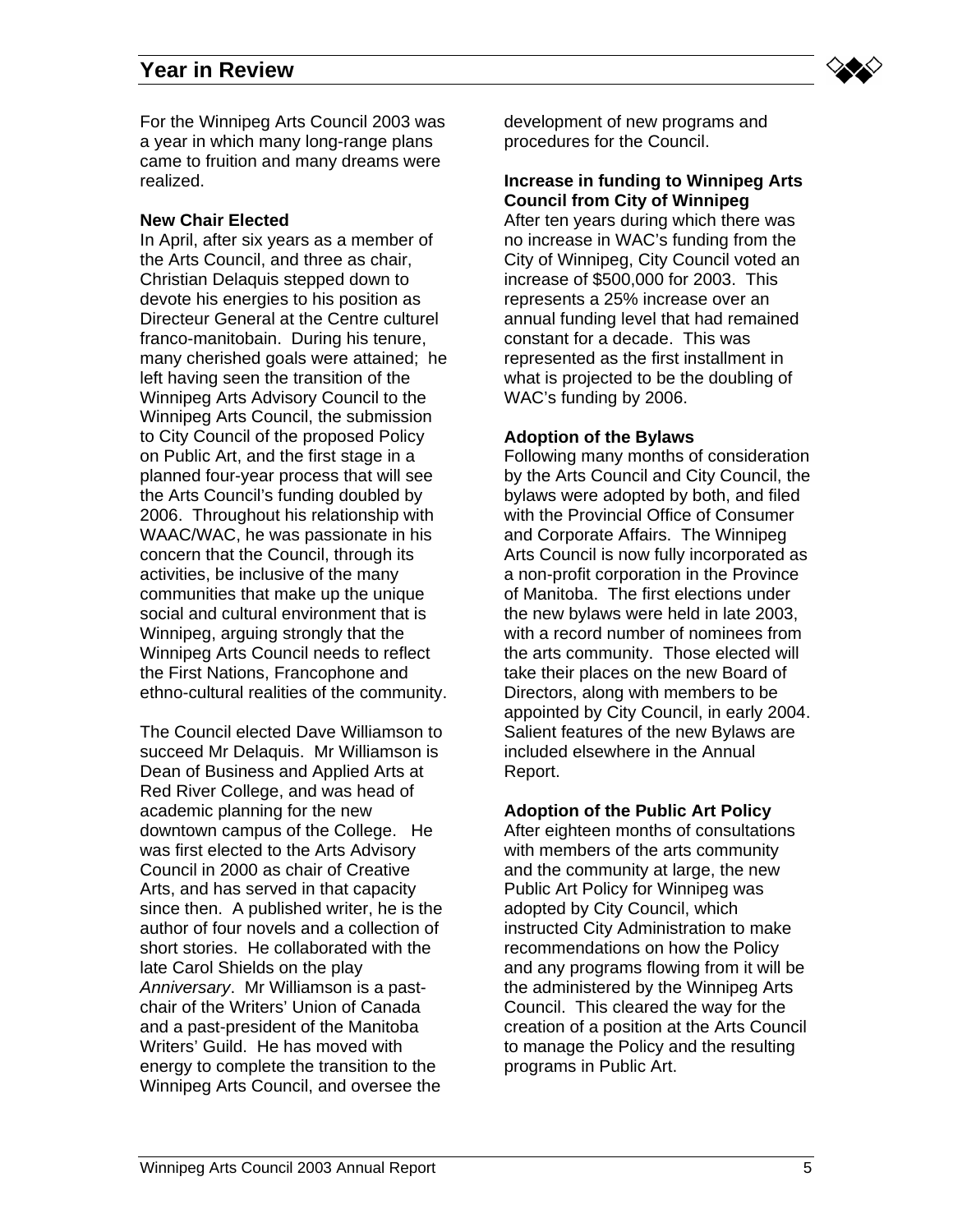In 2002 the City committed \$500,000 in its 2003 capital budget for public art. Given the lack of a policy or programs, that money was held over for 2004, and in 2003 an additional \$500,000 was earmarked in the 2004 capital budget.

Concurrently, the Arts Council entered into an agreement with the City's Planning and Property Development Department to provide advice and assistance with the development of a public art project for the Waterfront Drive Project, a major development on the banks of the Red River.

Additionally, discussions were held with the Forks Renewal Corporation with a view to providing assistance to that agency as it proceeds to develop a public art policy and program for this historic site at the junction of the Red and Assiniboine Rivers.

By year's end a Public Art Committee had been assembled to advise and assist the Arts Council in its responsibilities with regard to public art in Winnipeg. The names of the members are listed elsewhere in the Annual Report. A full report on the progress of the Public Art initiative is also included elsewhere.

#### **Progress on the Strategic Plan**

After having developed a draft strategic plan during 2002, WAC continued discussions with multiple small groups of arts representatives to develop some of the processes that would flow from the plan. Several were implemented in 2003:

#### **Adoption of a Jury System**

After extensive consultations with clients and potential clients, WAC decided to implement a jury system for Operating Grants. This system will employ a multidisciplinary assessment panel of Winnipeg residents highly qualified in

the disciplines to be assessed. The panel will function as a standing committee with panel members serving for two-year terms, with half being replaced each year to provide both continuity and new perspectives. It is hoped, by this means, to avoid the "snap-shot" approach to jurying as all panel members will have a clear understanding of the cultural ecology of the community, and will be expected to have seen a great deal of work of all applicants prior to assessing the applications. The first assessment panel has begun working on the 2004 applications, and will complete their assessments in January 2004 with their recommendations going to the Arts Council by February. Most other grant programs will employ a similar jury system beginning in 2004.

#### **Development of New Programs**

While the new money from City Hall enabled the Arts Council to enrich budgets of existing grant programs with somewhat modified criteria, it also permitted the establishment of two significant new programs. The Professional Development Grant Program is designed to assist artists and arts administrators to develop their knowledge, skills and careers by contributing to the costs of advanced studies, research, attendance at significant events, or travel. The New Creations Fund is designed to encourage and support the creativity of the community by making available funding in appropriate amounts to enable the creation of significant new works of art in any discipline or combination of disciplines. This fund is projected to be \$500,000 by 2006.

With the inception of the Professional Development program, the Individual Artist program (formerly Grants to Individuals) has been enriched and modified to apply only to artists and to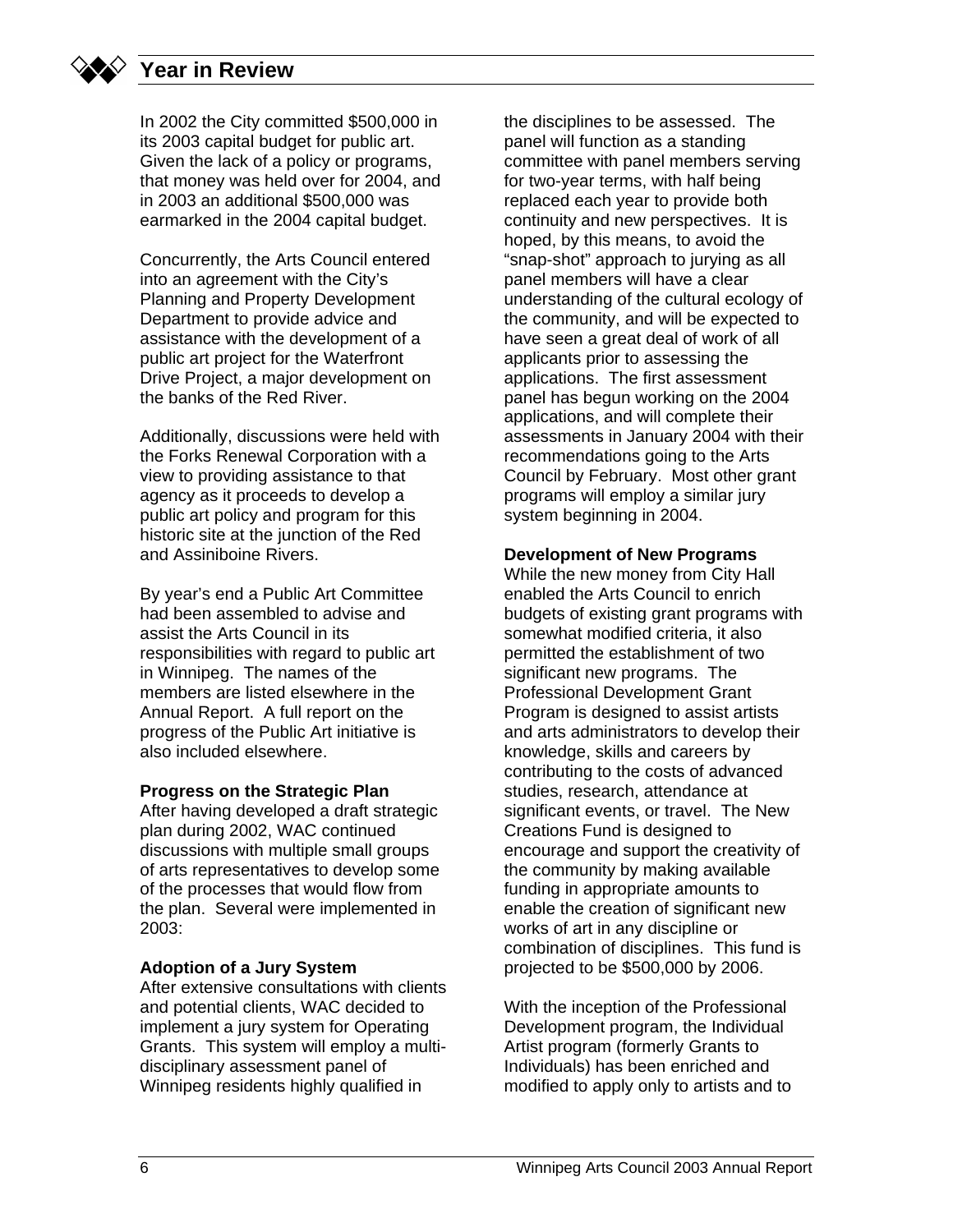

include A and B levels for established artists and emerging artists respectively.

Programs under consideration for 2004 include an Artist-in-Residence program which would support the establishment of positions for artists in public places, such as shopping centres, hospitals or large office buildings.

The Arts Council will continue to consult with the arts community as these new programs are implemented to try to ensure that they are achieving their intended goals, and to seek recommendations about the development of other new programs to address current issues.

#### **Increased Visibility of Arts Council**

The Arts Council has made a conscious effort to engage the community in dialogue at all stages of the restructuring process. This has been done through increased one-on-one contact with artists and administrators, frequent group discussions, attendance by staff and board members at almost all arts events and functions, and regular written communication with clients and prospective clients.

During 2003 the Arts Council received a record number of applications for all grant programs. Significantly, there were more applications from ethnocultural groups than ever before, a result, it is hoped, of concentrated efforts on the part of the Council to make contact with the many cultural communities represented in Winnipeg. It is anticipated this trend will continue as funding increases and the Council continues to raise its profile in the community.

#### **Creative City Network**

The Creative City Network (CCN) is a national "community of practice" linking municipal cultural workers, whether employed directly by a municipality or by an arm's-length municipal arts agency. From an office in Vancouver, CCN offers a valuable research and communications network to its members, and presents an annual conference that brings together cultural staff from municipalities across Canada to discuss issues in municipal policy and practice. The Winnipeg Arts Council was a founding member of CCN, and executive director Andrew Wilhelm-Boyles serves on the Board of Directors.

#### **Staff Changes**

In November, Deborah Perry, who had been administrative assistant since September 2002, resigned to pursue other interests. She is succeeded by tamara rae Biebrich, who is a practicing visual artist with close connections to the community through volunteer work with Mentoring Artists for Women's Art (MAWA) and her own art practice.

In December, following the adoption of the Public Art Policy by City Council, and the allocation in the capital budget of \$500,000 for Public Art in 2004, Tricia Wasney was appointed Manager-Public Art at the Winnipeg Arts Council. Ms Wasney had served as Public Art Policy Development Coordinator for the previous twenty months, and led the development of the policy adopted by the Arts Council and the City Council. She has a background in landscape architecture as well as her own writing – based art practice.

During the year staff of the Winnipeg Arts Council collaborated on a number of issues and projects with staff of the Manitoba Arts Council, the Department of Culture, Heritage and Tourism of the Province of Manitoba, the Canada Council for the Arts, the Department of Canadian Heritage, the University of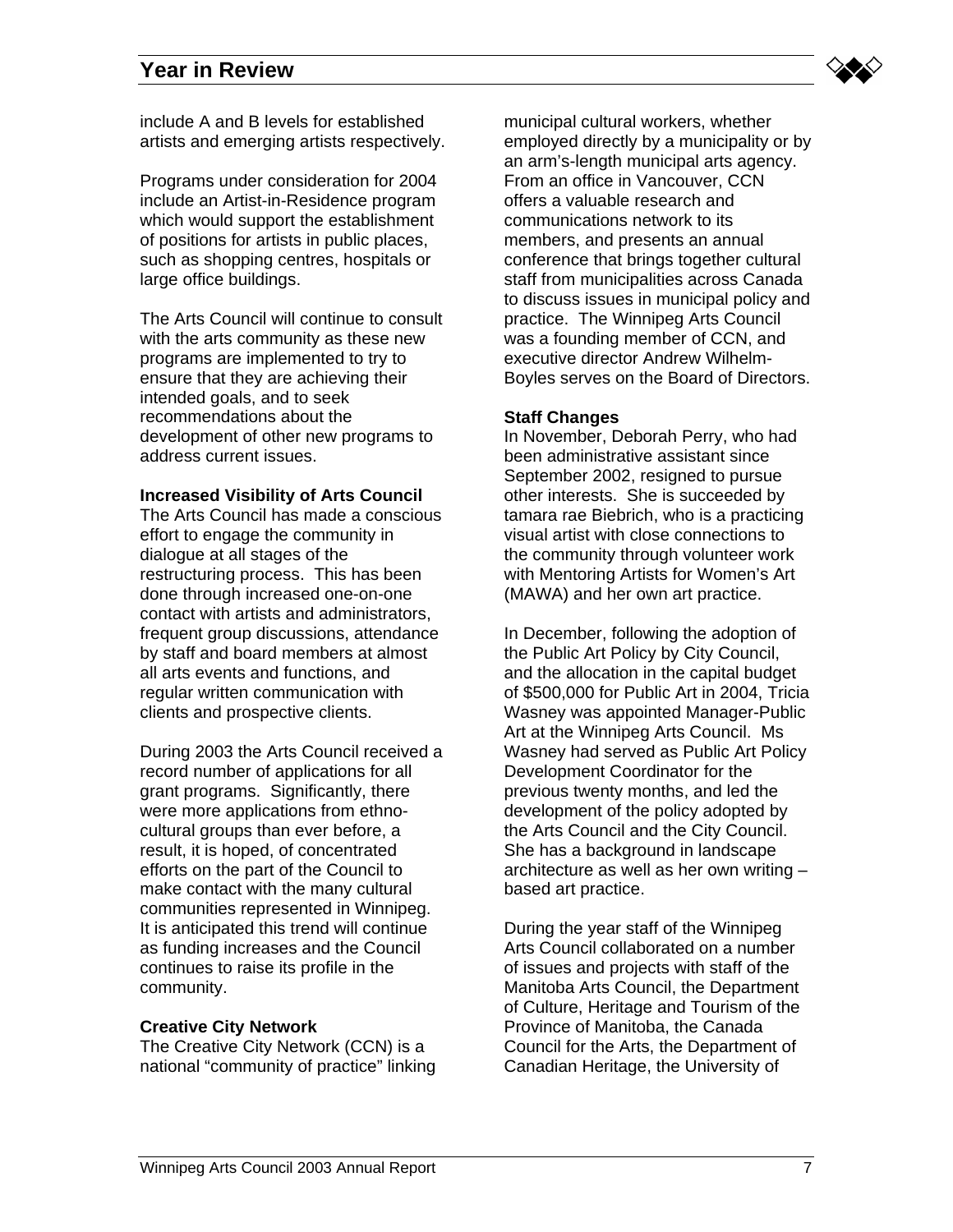Manitoba, and the Canadian Broadcasting Corporation. Staff represented Winnipeg at a number of forums, including the Creative City Network, Americans for the Arts, Orchestras Canada for discussions on the future of the symphony orchestra, and the Creative Places + Spaces Conference in Toronto. Consultations were held with the Edmonton and Toronto Arts Councils around programming, assessment and funding issues, and with Toronto's Artscape around the development of creative spaces in Winnipeg.

Special thanks go to leaders and staff at the Manitoba Arts Council, the Canada Council for the Arts, the Manitoba Arts Branch, the Department of Canadian Heritage, the Edmonton Arts Council, the Toronto Arts Council, the Office of Cultural Affairs of the City of Vancouver, the Creative City Network, the City of Toronto, the Office of Cultural Affairs of the City of Seattle, Washington, the Regional Arts and Culture Council of the City of Portland, Oregon, and the many Winnipeg residents whose names appear elsewhere in the Annual Report. Advice, guidance and assistance from all these agencies and individuals were always freely given and much appreciated.

#### **City of Winnipeg**

The Councillors and staff at City Hall have continued to be supportive and helpful as WAC has moved to an increasingly autonomous role. The Mayor continues to promote both the value of the arts, and the support they need to continue to energize the community, and the staff in his office, especially Dan Lussier, Chief of Staff; Heather Mack, Deputy Chief of Staff; and Donald Benham, Director of Communications, have been of great assistance.

City staff, especially Kenny Boyce, Manager of Film and Cultural Affairs; Richard Kachur, City Clerk; Marc Lemoine, Deputy City Clerk; and Wayne Gulenchyn, Clerk of the Standing Policy Committee on Protection and Community Services, have been unfailingly helpful and gracious.

Councillor Jenny Gerbasi, chair of the Committee on Protection and Community Services was constantly helpful and encouraging in many ways, and frequently demonstrated muchappreciated concern and flexibility in dealing with issues important to the clients of the Arts Council. It was always a pleasure working with her and the other members of her Committee.

#### **Volunteer Commitment**

The past three years have been extremely busy ones for the elected and appointed members of WAAC/WAC. Most had their terms of office extended beyond normal limits to ensure stability and continuity during the process of transition. All accepted an increased burden of meetings and deliberations in addition to their roles on granting committees and panels. They brought experience, knowledge and wisdom to the task of restructuring an increasingly important public resource, and did so with great distinction. Many will take their leave of WAC as the new bylaws are applied for the first time, and the community owes them a debt of gratitude for their work over a period of many years.

During 2003, the work of the Mayor's Task Force on Public Art, and the Committee on Public Art in Winnipeg came to a successful conclusion. The volunteers of both those committees also earned the gratitude of the community.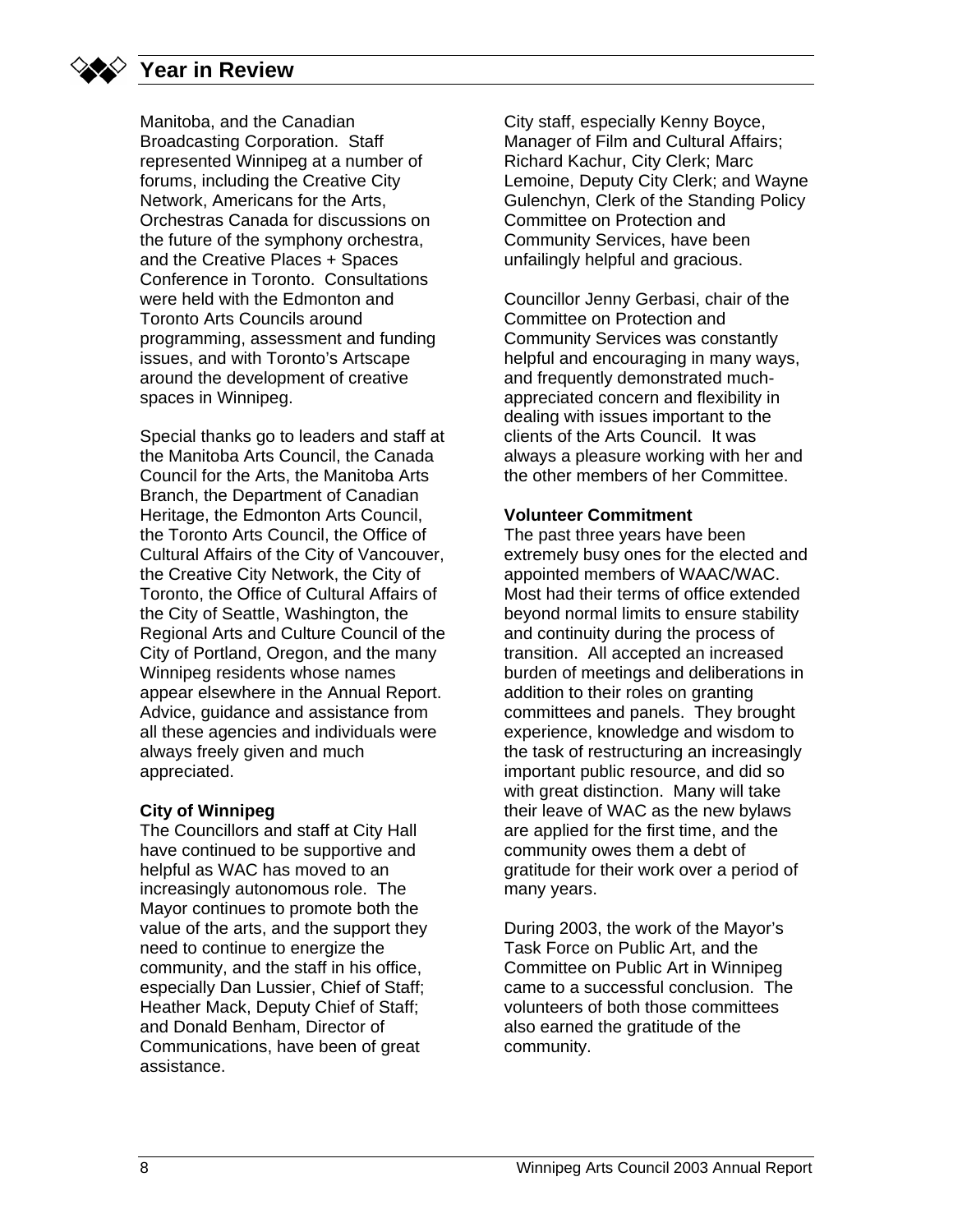

Thanks to all of them for their exemplary service to the arts and artists, and to the community, of Winnipeg. It has been an outstanding year: a new organization, new funds, new programs, new staff and new aspirations.

We look forward to 2004 with optimism and confidence as a new board of directors will take up the challenge of securing Winnipeg's reputation as a community of extraordinary creativity.

Respectfully submitted:

**Dave Williamson**, **Chair** 

**Andrew Wilhelm-Boyles**, Executive Director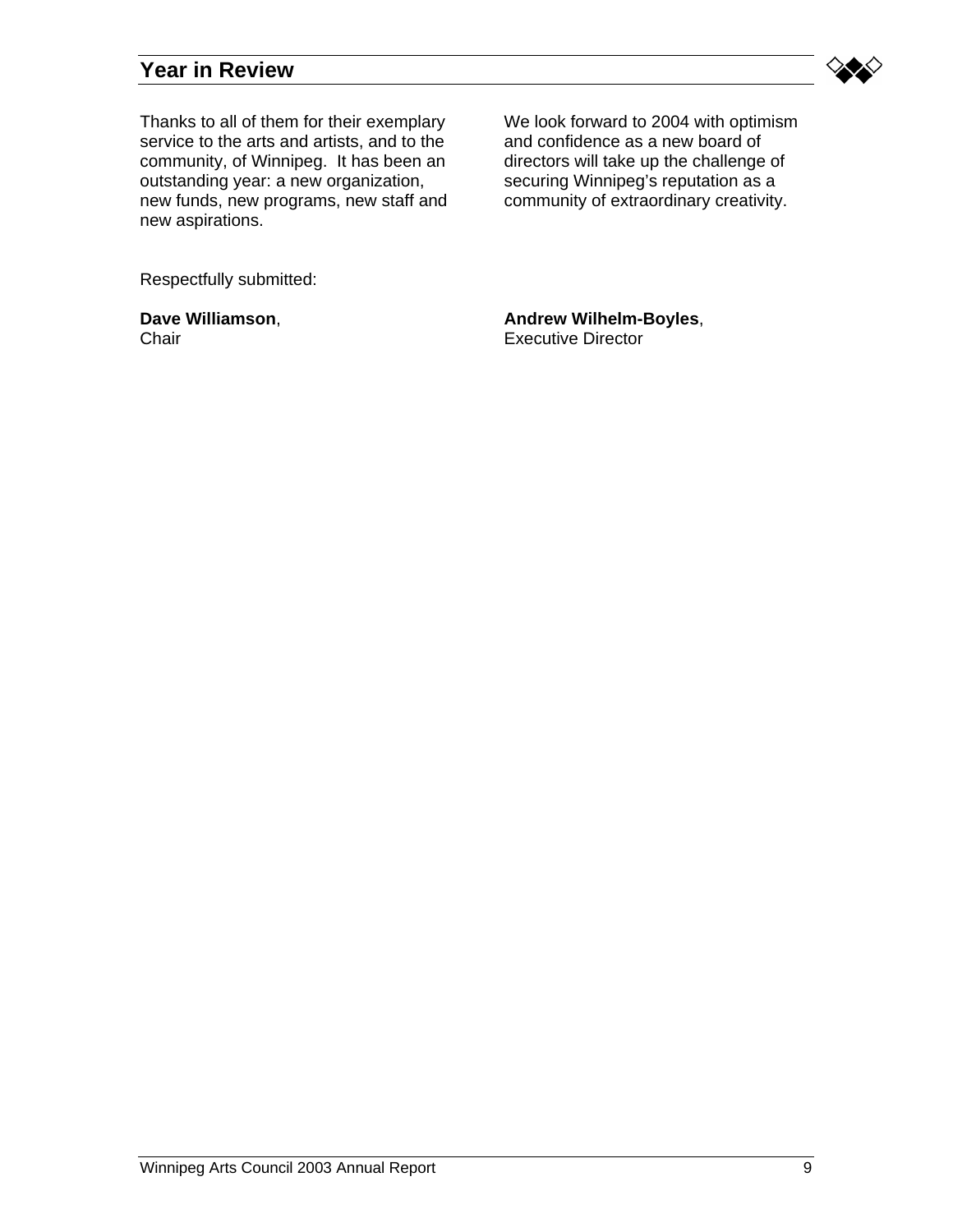

# **Strategic Plan (abstract)**

#### **Mission**

The arts are essential to a vibrant community. The Winnipeg Arts Council exists to fund, support and advocate for the arts on behalf of the people of Winnipeg.

#### **Vision**

Arts for All:

A creative city, where the arts are:

- available for all to make and enjoy
- valued and nourished by the community
- dynamic and self-assured

#### **Core Activities**

- support to Winnipeg-based artists and not-for-profit organizations that have as their core activity creation, production, presentation or training in the visual, performing, literary, film, video and media arts
- redefinition of categories and review of distribution of funds
- development of new programs to serve the sector

#### **Activities in Support of Core Activities**

- advocacy
- effective communications
- strategic partnerships
- integration of arts into all areas of City planning
- development of a public art policy

#### **Guiding Principles**

- promotion of excellence
- rewarding of creativity
- reflection of cultural diversity
- acknowledgment of the role of the arts in the lives of children and youth
- consultation with the arts community and the community at large

A three-year business plan is derived from the strategic plan, and presented to City Hall.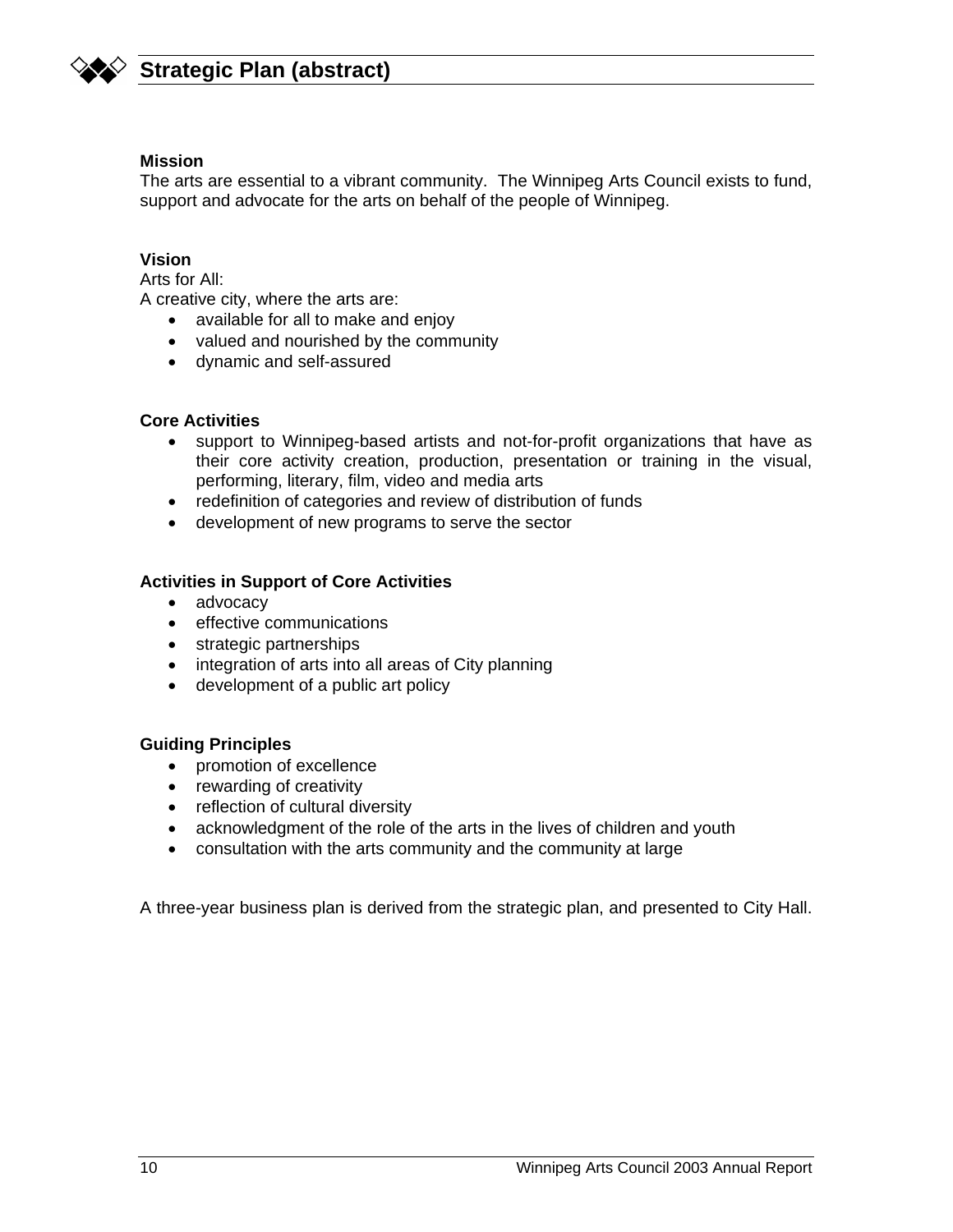# **Public Art**



#### **Policy**

The Mayor's Task Force on Public Art, charged in 2002 with the development of a public art policy, achieved its goal on September 24, 2003 when Winnipeg's City Council unanimously approved the policy. An allocation of \$500,000 was approved for public art by the 2003 Capital Budget, and another allocation of the same amount was provided in the 2004 Capital Budget.

The Public Art Policy reflects the dedication and hard work of a number of individuals; special thanks go to the members of the Mayor's Task Force who as a working group diligently reviewed and revised the policy based on research and consultation in Winnipeg and beyond. The Committee for Public Art in Winnipeg was a larger advisory group who provided invaluable broad input from the community. Members of both committees, as well as the newly formed Public Art Committee, are listed on the following page.

Following approval of the Public Art Policy by City Council, a new Public Art Committee was struck. This Committee, as recommended by the Policy, is responsible for providing advice and making recommendations on public art policy, procedures and project proposals. The Committee will meet for the first time in January 2004. Tricia Wasney, who had been co-ordinating the development of the Public Art Policy, was appointed Manager-Public Art in December, effective January 1, 2004.

#### **Outreach**

One of the goals of the Public Art Program is to actively engage Winnipeg citizens in the creation, discussion and experience of public art. Equally important is the sharing of information

with public art colleagues across Canada and beyond our borders. On September 17, 2003, a panel on public art titled *Art for Whom?* was held at the University of Manitoba. This event was a collaboration with the Faculty of Architecture and Gallery One One One at the School of Art and coincided with an exhibition of work by public artists Bernie Miller and Alen Tregebov at the Gallery. The panel included artists as well as architectural professor Neil Minuk, curator Catherine Mattes and curator and artist Cliff Eyland. Eduardo Aquino, professor in the Faculty of Architecture, hosted the event and coordinated it along with Tricia Wasney who provided an update on policy development. The panel was well attended by students as well as members of the public.

Also in September, Tricia Wasney delivered a short presentation about the Public Art Policy and other WAC activities to School of Fine Art students at the University of Manitoba. Several other arts groups and artist-run centres were also involved.

In October Tricia Wasney and Heather Cram were invited to deliver a report on Winnipeg's public art policy development at the Creative Cities Network annual conference in St. John's, Newfoundland. Due to the great interest and activity in public art in cities across Canada, the Conference devotes a day to the topic and the Winnipeg Arts Council was pleased to have the opportunity to discuss Winnipeg's evolving policy and program.

Locally, Manitoba Gardener magazine requested an article on the new public art policy, which appeared in the Winter 2003 issue.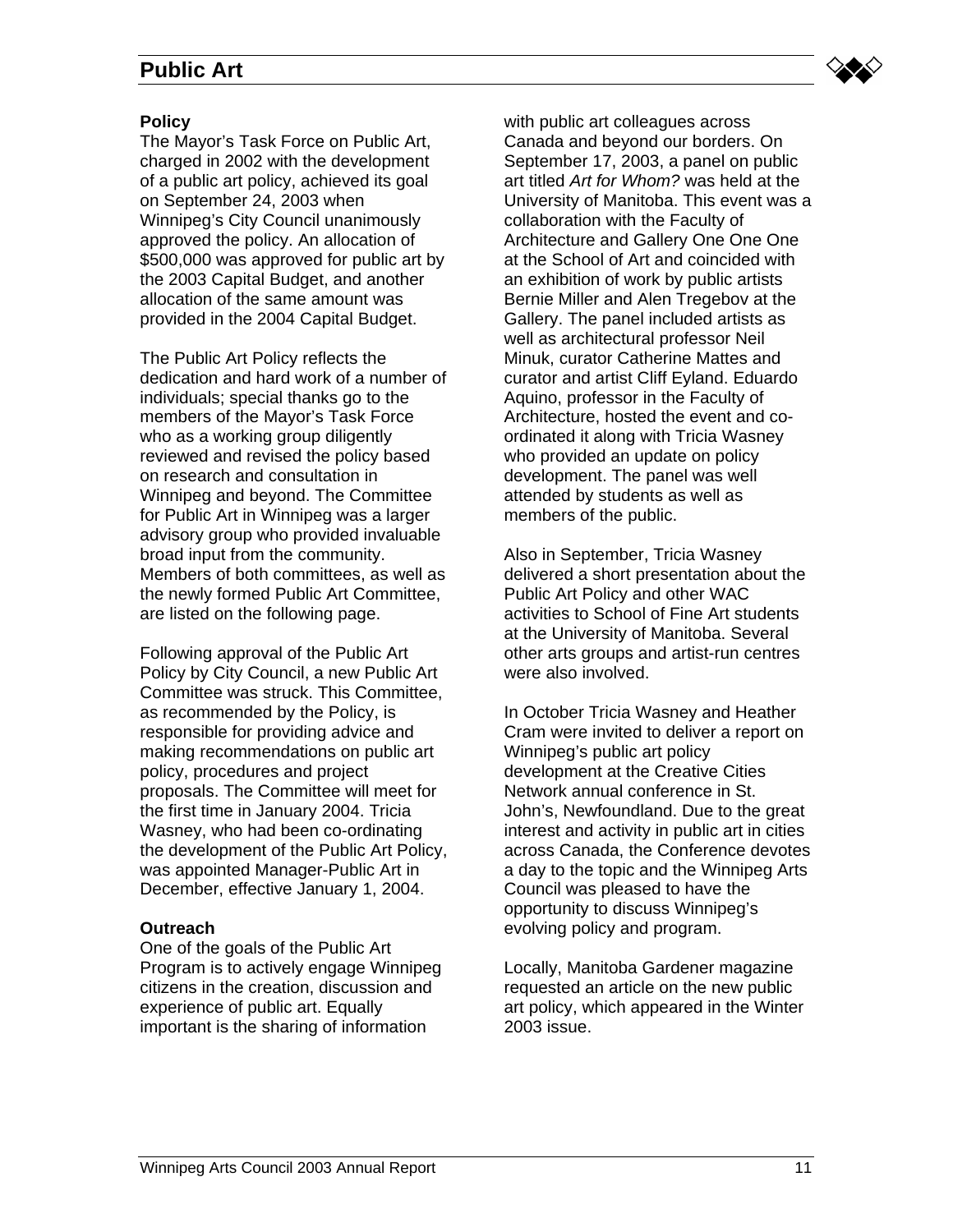

# **Public Art**

#### **Projects**

The Winnipeg Arts Council is providing assistance to the City's Planning and Property Development Department as it embarks on a new public art project for Waterfront Drive. Several works had already been commissioned before WAC's involvement and the new project will reflect the project proposal and competition process as provided by the new policy guidelines.

WAC was asked to advise on the treatment of existing public art and on the inclusion of future public art in the new City Crossing project, a design competition that is seeking proposals to re-design the historic intersection of Portage and Main. Tricia Wasney will represent the public art policy and program on the technical advisory team that will review proposals received for the competition.

The Public Art Committee and the Manager will now begin the process of developing a program and plan based on the Public Art Policy. Several unsolicited proposals have been received, and many other sites and opportunities are being considered. A multifaceted program is the goal, one that addresses and articulates a diversity of media, expression and culture.

It has been an immensely gratifying and rewarding year for public art. The approval of the new policy marks an entirely new initiative for the creation of art in public spaces in Winnipeg. We applaud the visionary and intelligent support of Mayor Glen Murray and look forward to working in collaboration with various City of Winnipeg departments in the initiation and creation of public art projects.

Respectfully submitted:

**Heather Cram**, Chair, Public Art **Committee** 

**Tricia Wasney**, Manager – Public Art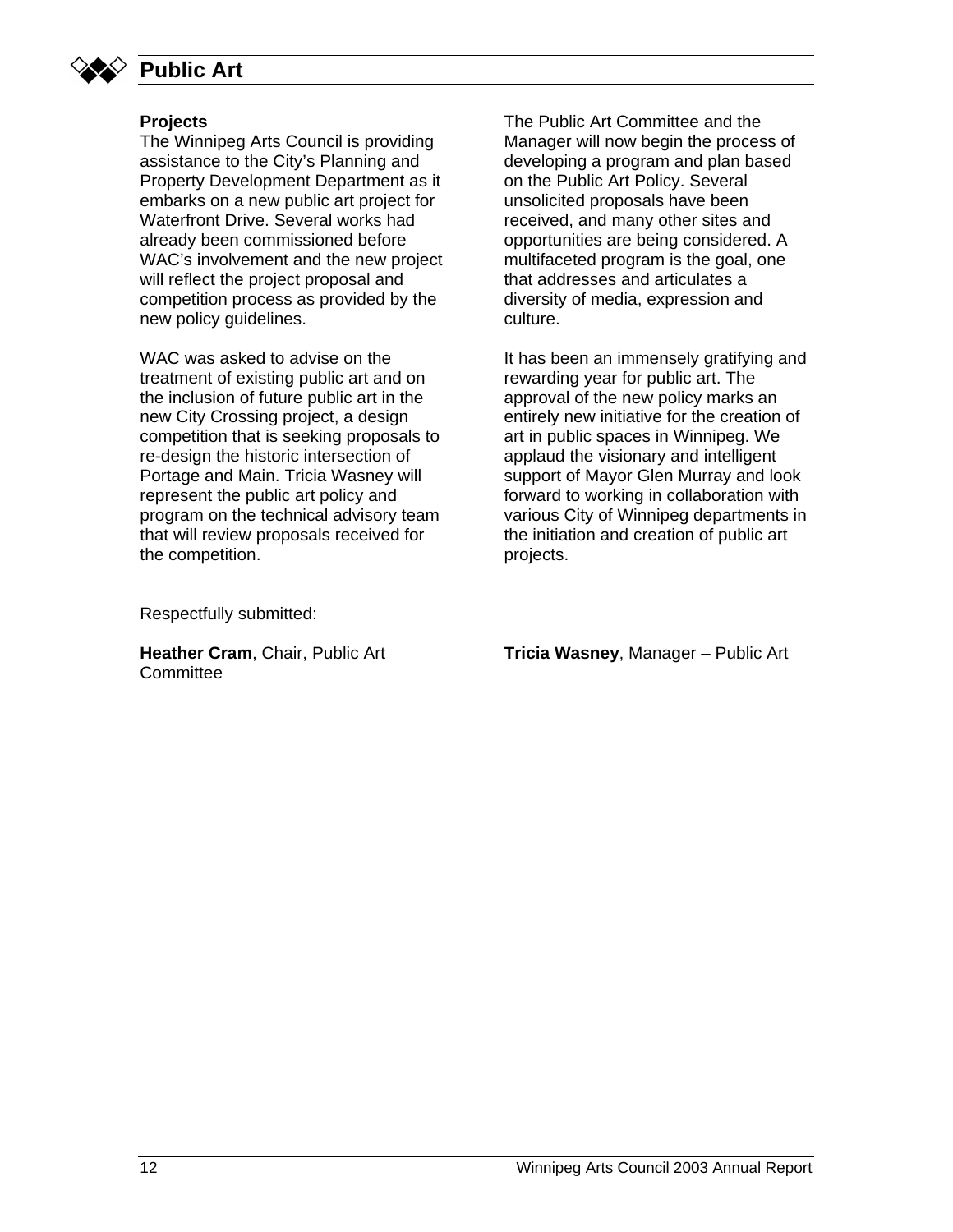

#### **Mayor's Task Force on Public Art**

(developed the Public Art Policy, May 2002 – September 2003)

Heather Cram, Chair Carla Bates Eleanor Bond Patricia Bovey Kenny Boyce Catherine Mattes Keith Oliver Carol Phillips Tricia Wasney Andrew Wilhelm-Boyles

#### **Public Art Committee**

(will advise the Public Art Program in implementing the policy beginning December 2003)

Heather Cram, Chair Dr. Oliver Botar Patricia Bovey Toby Chase Sigrid Dahle Christina Harris Steven Loft Neil Minuk Carol Phillips Reva Stone Tricia Wasney Andrew Wilhelm-Boyles

#### **Committee for Public Art in Winnipeg**

(provided advice on the development of the Public Art Policy, September 2001 – September 2003)

Heather Cram, Chair Graham Asmundson Cathy Auld Patricia Bovey Kenny Boyce Doug Clark Doug Corbett Christian Delaquis Harry Finnigan Lisa Holowchuk Steve Jackson John Kiernan Neil Minuk Carol Phillips Gordon Reeve Douglas Riske Kathy Shailer-Hanson Councillor Harvey Smith Peter Squire Les Stechesen Elizabeth Sweatman Meeka Walsh Tricia Wasney Andrew Wilhelm-Boyles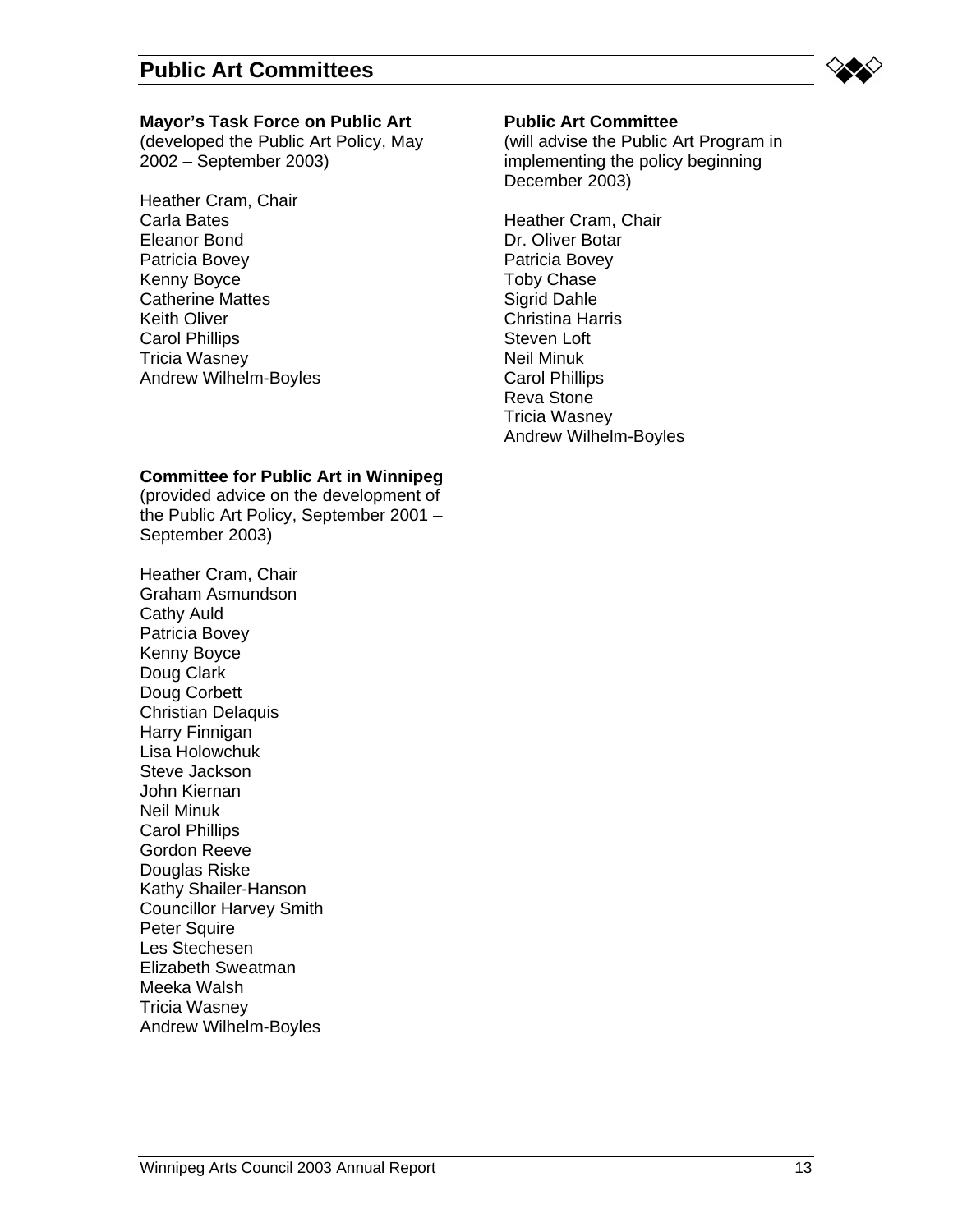

# **Schedule A: Distribution of Grant Pool**

| 2003 Grant Pool                                                                                                                                                                                                                      |     |
|--------------------------------------------------------------------------------------------------------------------------------------------------------------------------------------------------------------------------------------|-----|
| <b>Operating Grants</b>                                                                                                                                                                                                              |     |
|                                                                                                                                                                                                                                      |     |
|                                                                                                                                                                                                                                      |     |
|                                                                                                                                                                                                                                      |     |
|                                                                                                                                                                                                                                      |     |
|                                                                                                                                                                                                                                      |     |
|                                                                                                                                                                                                                                      |     |
|                                                                                                                                                                                                                                      |     |
|                                                                                                                                                                                                                                      |     |
|                                                                                                                                                                                                                                      |     |
|                                                                                                                                                                                                                                      |     |
| <b>Operating Grants</b>                                                                                                                                                                                                              |     |
| Creative Arts (18) 200 \$159,380                                                                                                                                                                                                     |     |
|                                                                                                                                                                                                                                      |     |
|                                                                                                                                                                                                                                      |     |
|                                                                                                                                                                                                                                      |     |
|                                                                                                                                                                                                                                      |     |
| Theatre (8) 2430,500                                                                                                                                                                                                                 |     |
| Total Distributed (60) [119,880] Total Distributed (60) [119,880]                                                                                                                                                                    |     |
| Number of Organizations receiving Operating Grants over \$50,000: 9<br>Grants under \$50,000 / \$ 685,680 (32% of the Operating Grants Pool)<br>Number of Organizations receiving Operating Grants under \$50,000: 51                |     |
| <b>Special Project Grants</b>                                                                                                                                                                                                        |     |
|                                                                                                                                                                                                                                      | 50  |
|                                                                                                                                                                                                                                      |     |
|                                                                                                                                                                                                                                      |     |
|                                                                                                                                                                                                                                      |     |
| <b>Grants to Individuals</b>                                                                                                                                                                                                         |     |
|                                                                                                                                                                                                                                      | 105 |
| Total Funds Requested <b>[100]</b> Total Funds Requested <b>[201]</b> Manument Communication Contract Control Control of 101,840                                                                                                     |     |
|                                                                                                                                                                                                                                      |     |
| <b>Total Funds Awarded</b>                                                                                                                                                                                                           |     |
| <b>Downtown Festivals</b>                                                                                                                                                                                                            |     |
|                                                                                                                                                                                                                                      |     |
| Total Funds Requested <b>Marshall Strategie and Strategie and Strategie and Strategie and Strategie and Strategie and Strategie and Strategie and Strategie and Strategie and Strategie and Strategie and Strategie and Strategi</b> |     |
|                                                                                                                                                                                                                                      |     |
|                                                                                                                                                                                                                                      |     |
| <b>New Creations Fund</b>                                                                                                                                                                                                            |     |
|                                                                                                                                                                                                                                      |     |
|                                                                                                                                                                                                                                      |     |
|                                                                                                                                                                                                                                      |     |
|                                                                                                                                                                                                                                      |     |
| <b>Professional Development Program</b>                                                                                                                                                                                              |     |
|                                                                                                                                                                                                                                      |     |
|                                                                                                                                                                                                                                      | -17 |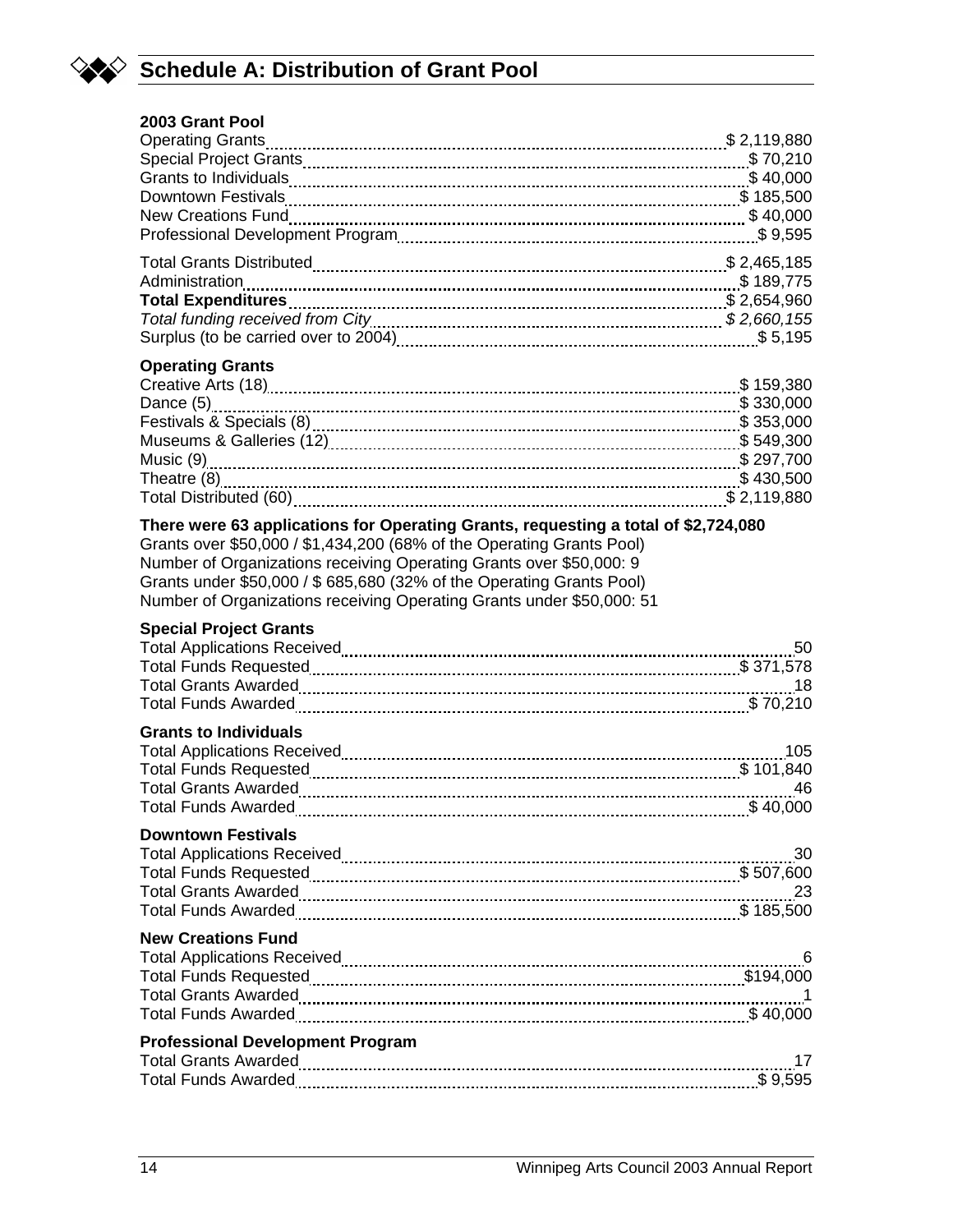

# **Distribution of 2003 Operating Grants by Category**

#### **Creative Arts**

|                                    | \$  | 2,500     |
|------------------------------------|-----|-----------|
| Artspace                           | \$  | 6,000     |
|                                    | \$  | 3,000     |
| Contemporary Verse 2               | \$  | 2,000     |
|                                    | \$  | 6,000     |
| <b>Manitoba Choral Association</b> | \$  | 4,000     |
|                                    | \$. | 12,000    |
|                                    | \$  | 7,000     |
|                                    | \$  | 5,000     |
|                                    | \$  | 6,380     |
|                                    | \$. | 16,000    |
| <b>Prairie Fire Press</b>          | S.  | 7,500     |
|                                    | S.  | 5,000     |
|                                    |     | \$15,000  |
| Video Pool                         |     | \$10,000  |
|                                    |     | \$22,000  |
| Winnipeg Film Group                |     | \$20,000  |
|                                    |     | \$10,000  |
| 18 Grants / Total                  |     | \$159,380 |

#### **Dance**

| <b>Ruth Cansfield Dance</b> |           |
|-----------------------------|-----------|
|                             |           |
|                             |           |
| 5 Grants / Total            | \$330,000 |

#### **Festivals & Specials**

| $\frac{1}{2}$ 95,000<br>Festival du Voyageur |           |
|----------------------------------------------|-----------|
|                                              |           |
|                                              |           |
|                                              |           |
|                                              | \$60,000  |
|                                              | \$40,000  |
|                                              | \$23,000  |
|                                              |           |
|                                              | \$353,000 |
|                                              |           |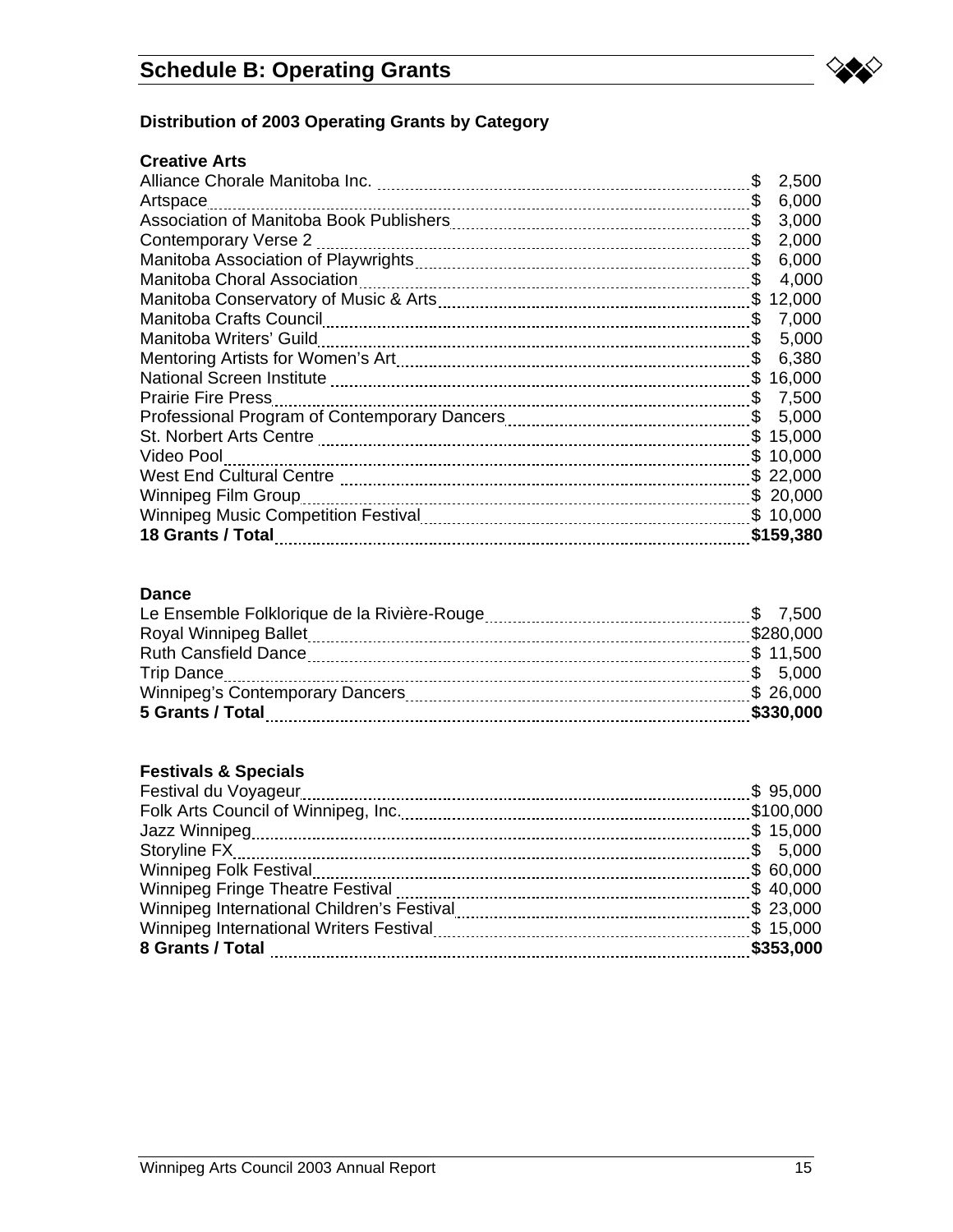

# **Schedule B: Operating Grants**

#### **Museums & Galleries**

|                                                                                       | 8,000<br>S  |  |
|---------------------------------------------------------------------------------------|-------------|--|
| S.                                                                                    | 7,500       |  |
| PLATFORM: Centre for Photographic & Digital Arts (formerly Floating Gallery) \$ 5,300 |             |  |
|                                                                                       | 6,500<br>\$ |  |
| Manitoba Children's Museum                                                            | \$19,000    |  |
|                                                                                       | \$6,000     |  |
|                                                                                       | \$50,000    |  |
| The Manitoba Museum                                                                   | \$25,000    |  |
|                                                                                       | \$2,000     |  |
| Urban Shaman Gallery                                                                  | \$15,000    |  |
|                                                                                       | \$25,000    |  |
|                                                                                       | \$380,000   |  |
| 12 Grants / Total                                                                     | \$549,300   |  |

#### **Music**

| GroundSwell |           |
|-------------|-----------|
|             | \$19,500  |
|             | \$54,200  |
|             |           |
|             |           |
|             |           |
|             | \$177,900 |
|             | \$2,000   |
|             | \$275,600 |

#### **Theatre**

| \$65,000         |           |
|------------------|-----------|
|                  |           |
|                  |           |
|                  |           |
|                  |           |
| 8 Grants / Total | \$430,500 |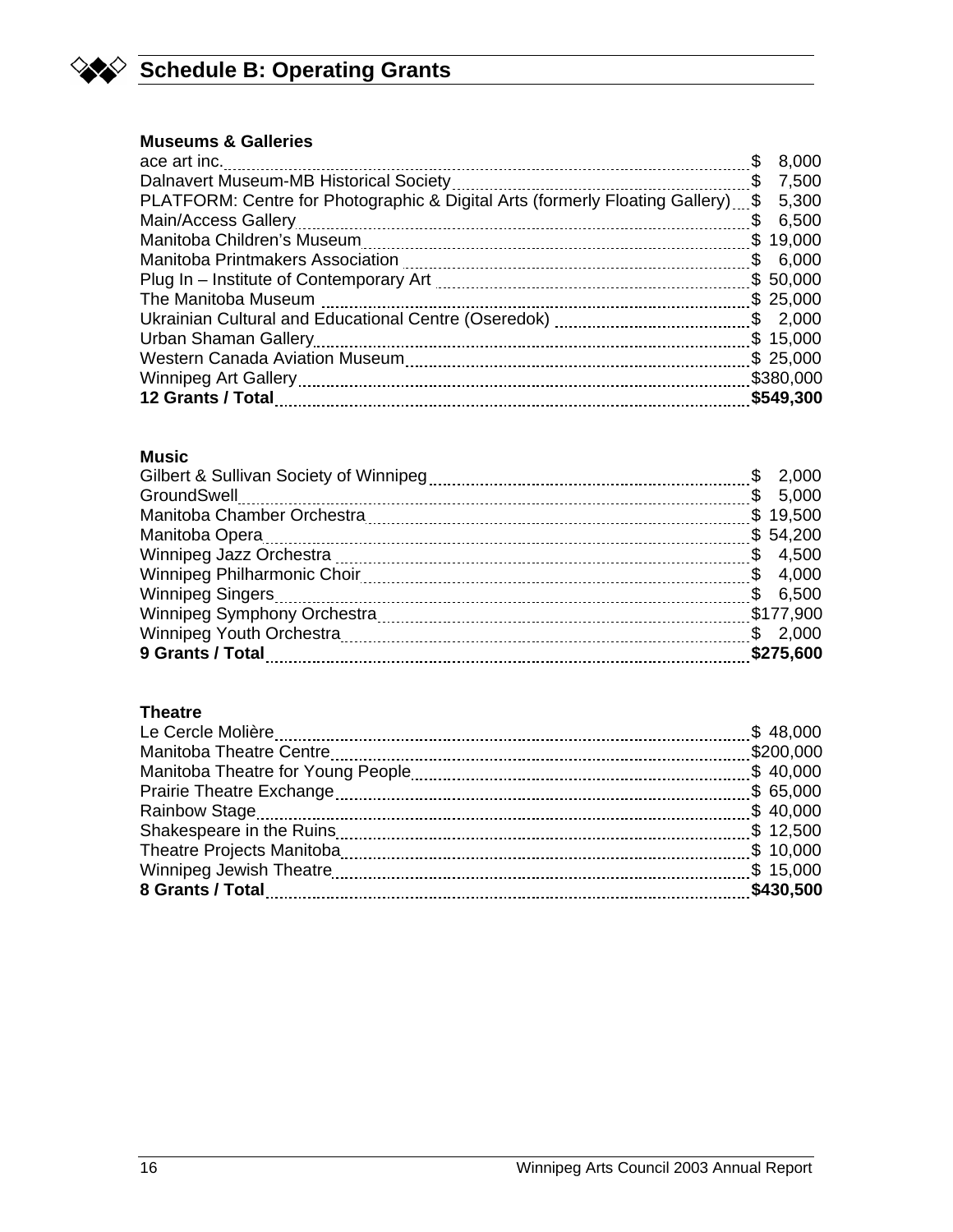

*Special Project Grants are intended for new ventures and one-time projects of a cultural nature, and for newer organizations applying for City of Winnipeg cultural grants for the first time.*

#### **ace art inc.**

To support Performathon, a festival of short acts by Winnipeg performers. \$2,000

#### **Alliance for Arts Education in Manitoba**

To support production of a video to promote a variety of art forms and showcase young artists and leaders in arts education. \$5,000

#### **Caricom Arts and Crafts, Inc.**

To support a seven day Caribbean/Canadian Arts & Crafts exhibition. \$1,000

#### **Centre culturel franco-manitobain**

To support artists' fees as part of phase 2 of implementation of the strategic plan. \$5,460

#### **Creative Foundation Inc.**

To support a two-phase project, involving a visual art competition and three interactive workshops in Storytelling, Visual Art, and Dance. \$750

#### **Crossing Communities Art Project Inc.**

To support ARTchways – community art project. \$6,000

#### **Fusion Dance Theatre**

To support performances by Flamenco dancer Carmen de Torres and her group. The group is based in Seville. \$2,000

#### **La Maison des artistes francophones du Manitoba (MAVF)**

To support professional visual arts workshops. \$5,000

#### **The Little Opera Company**

To support the production of two operas: *The Gift of the Magi* and *Amahl and the Night Visitors*. \$5,000

#### **Manitoba Conservatory of Music and Arts, Inc.**

To support a joint project with the MusikBarock Ensemble. \$5,000

#### **Manitoba Great Wall Performing Arts**

To support production of a traditional Chinese dance and music performance. \$1,000

# **Oseredok – Ukrainian Cultural & Educational Centre of Winnipeg**

To support an exhibition of artworks from Ukraine. \$3,000

#### **Prairie Fire Press**

To assist in production of a special Winnipeg edition of the publication. \$6,000

#### **Red Roots Theatre**

To support a production of *Dry Lips Oughta Move to Kapuskasing*. \$8,000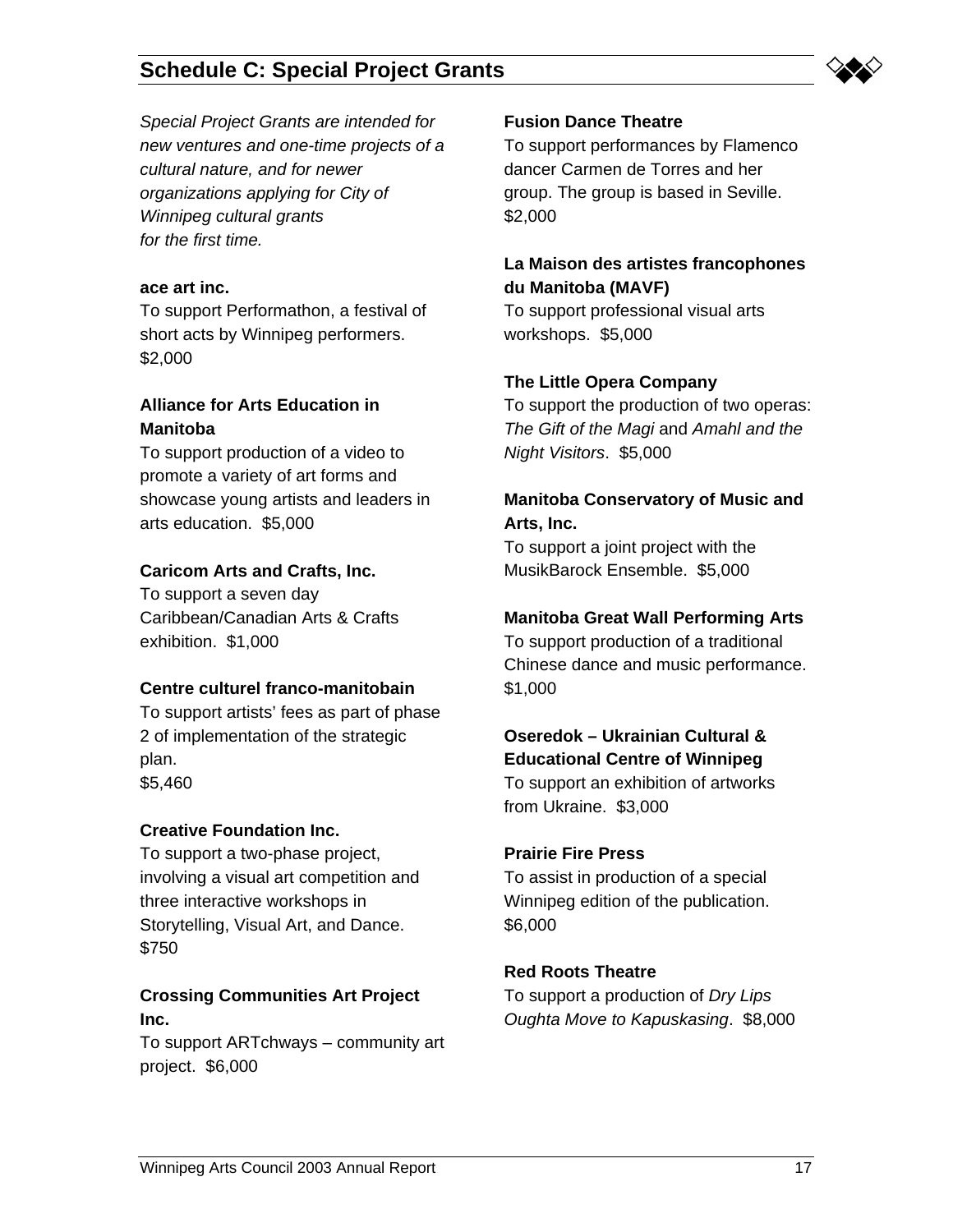#### **The St. Norbert Arts Centre**

To support the Earth Culture Carnival – the creation of new works of art by youth under professional guidance. \$5,000

#### **Shakespeare in the Ruins**

To support a production of Macbeth in cooperation with MTYP. \$4,000

#### **Storyvine Inc.**

To assist with mentoring program for young storytellers. \$4,000

#### **Winnipeg's Contemporary Dancers**

To fund activities celebrating the 40<sup>th</sup> anniversary of WCD. \$2,000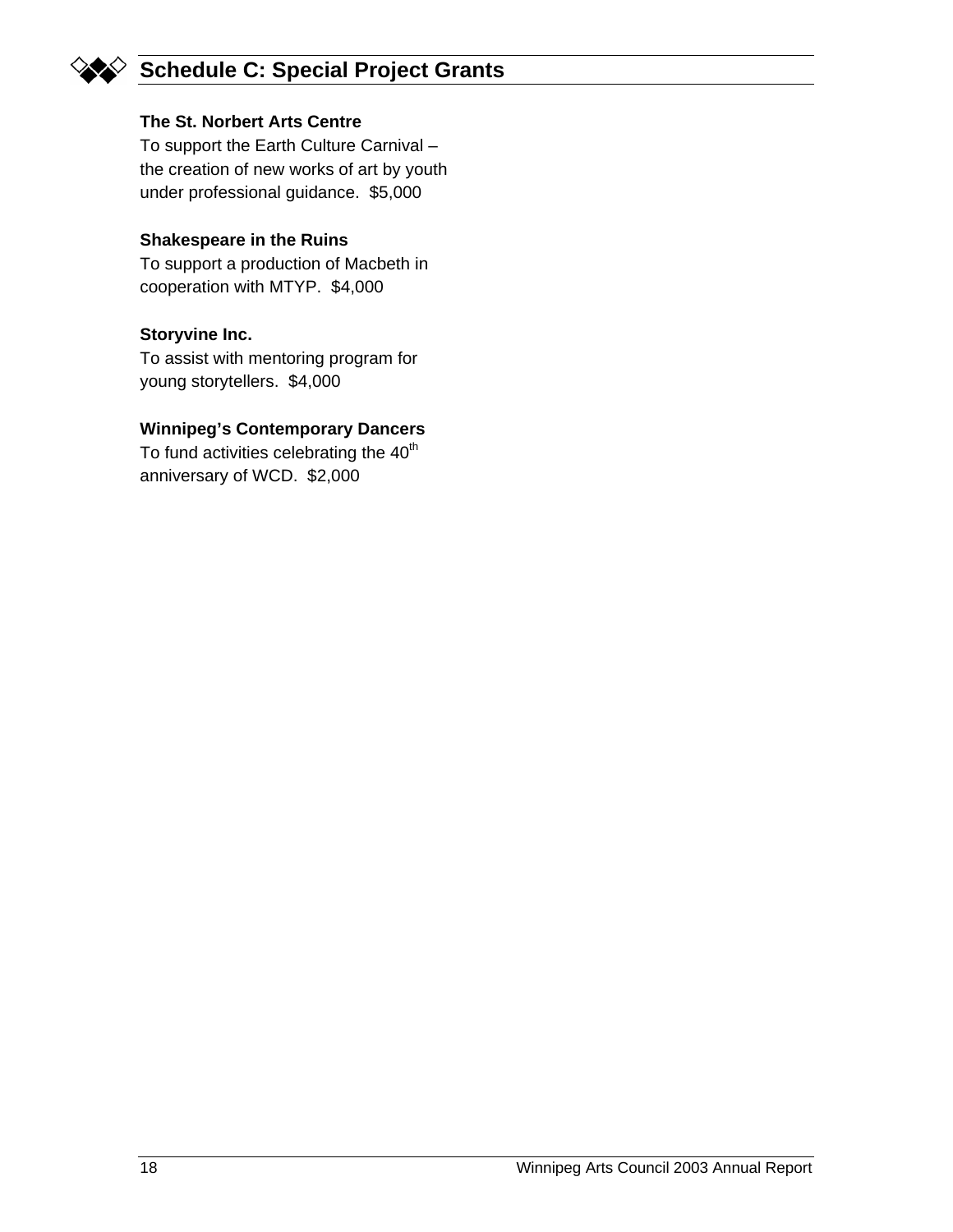*The City of Winnipeg established the program of Grants to Individuals in 1987 in recognition of the individual artist or cultural worker as the primary source of creative activity. Jury members are selected to reflect the broad range of artistic expressions put forward by applicants, to review applications, and to make grant recommendations in keeping with the program's criteria and guidelines.* 

**Schedule D: Grants to Individuals** 

*The 2003 jurors were Eduardo Aquino, Stephanie Ballard, Sigrid Dahle, Shereen Jerrett, Ian Ross and Jana Starling. The facilitators were Tricia Wasney and Andrew Wilhelm-Boyles.* 

*The total allocation for this program is \$40,000.* 

#### **K.C. Adams/Visual**

To create a new body of work titled *Bleach*, for an exhibit at the Art Gallery of Hamilton. \$1,000

#### **Gerry Atwell/Theatre**

To write a multi-media play based on Manitoba's Black community from 1900 to the present. \$1,000

#### **Deborah Axelrod/Dance**

To travel to Toronto for a workshop with Peter Boneham at Dancemakers. \$1,000

#### **Jolene Bailie/Dance**

To commission Marc Boivin to create a solo dance piece for the applicant. \$1,000

#### **Daniel Barrow/Multi-Disciplinary**

To develop a script for *Every Time I See Your Picture I Cry*, a performance piece using an overhead projector to trace and develop the internal dialogue of a cartoon, melancholic character. \$1,000

#### **Nina Battison/Dance**

To attend a professional dance workshop with Risa Steinberg, hosted by TRIP dance company. \$500

#### **Glenn Buhr/Music**

To compose five new quartets. \$1,000

#### **Paul Butler/Visual**

To assist in financing the printing of art work for an upcoming solo touring exhibition produced by Plug In ICA. \$1,000

#### **Bruce Claydon/Film**

To assist in funding production of an eight minute dramatic film, titled *The Claw*. \$1,000

#### **Aganetha Dyck/Visual**

To finance shipping of an exhibit to be held at the Prairie Art Gallery in Grande Prairie, Alberta. \$500

#### **Tom Elliott/Multi-Disciplinary**

To create audio installations that will be part of *The Marble Factory Project*, an inter-disciplinary collaborative work with Angela Somerset. \$1,000

#### **Rick Fisher/Video**

To create a soundtrack for a video titled *I/You*, that examines the moral dilemmas inherent in our relationship to the Other. \$1,000

#### **Andy Gamache/Visual**

To fund a course using photography/digital art facilities to aid in the production of large colour prints, at U of M School of Art. \$500

#### **Elizabeth Garlicki/Visual**

To create *Fuck 'n Buck*, 10 pieces made primarily on vinyl tarp, approximately 8' x 12' each, dealing with the "fear of a relationship/fear of being alone" dichotomy. \$1,000

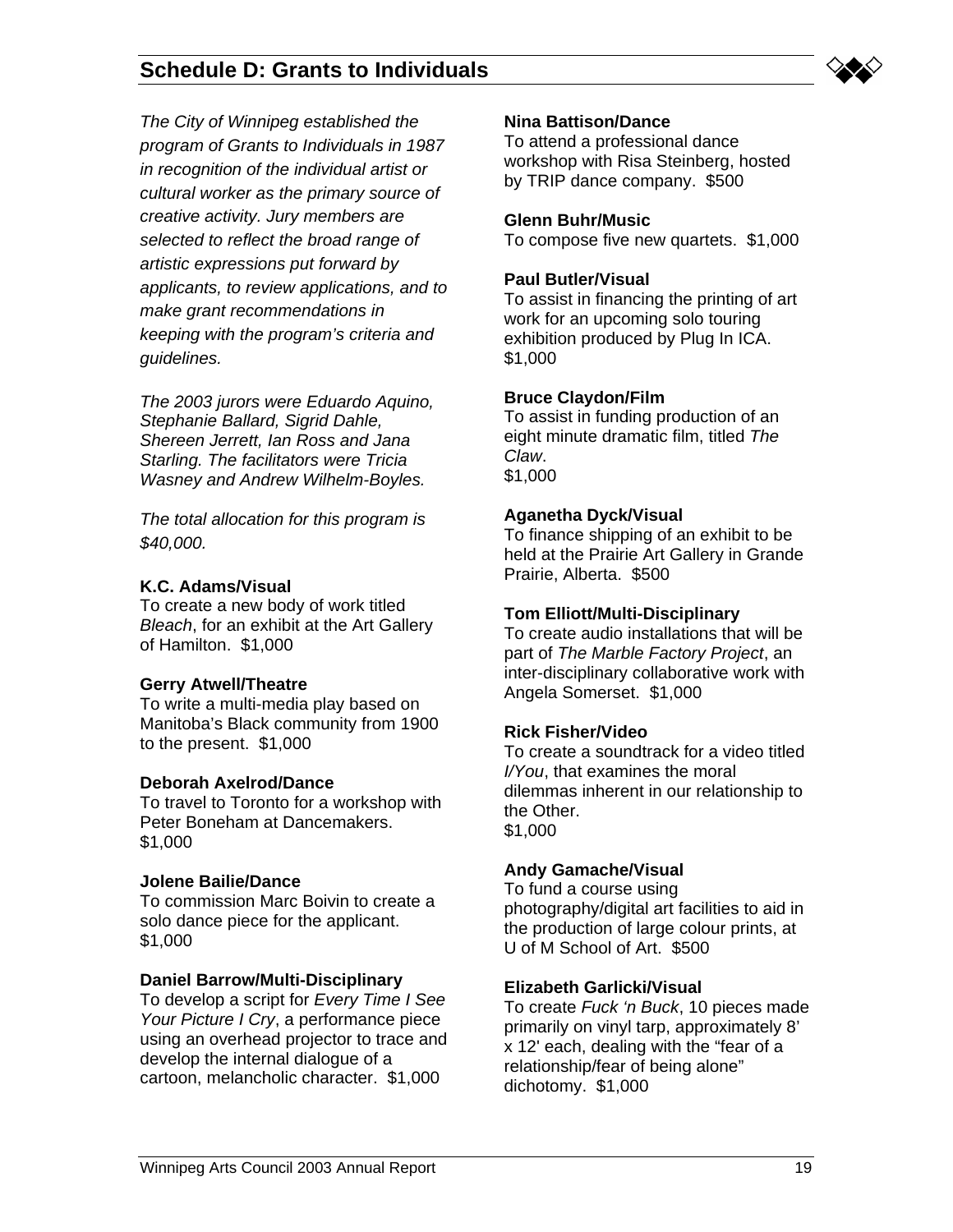

# **Schedule D: Grants to Individuals**

#### **Ariel Gordon/Literary**

To produce a social history of Winnipeg using poetry and photography. \$1,000

#### **Karen Green/Literary**

To write and assemble a new collection of poetry, *In Transit*. \$1,000

#### **Bev Greenberg/Literary**

To work on a collection of linked short stories set in Winnipeg. \$500

#### **Michelle Grégoire/Music**

To study with jazz composer and musician Bob Brookmeyer. \$500

#### **Jeremy Guenette/Multi-Disciplinary**

To create a film/video work about the mysterious and ethereal quality of the prairie winter. \$1,000

#### **Kristin Haight/Dance**

To attend a professional dance workshop with Risa Steinberg, hosted by TRIP dance company. \$500

#### **Glennys Hardie/Visual**

To create an installation titled *Inbox*, based on the collection of detritus found on walks around the city, to be displayed as a grid which will occupy four walls of gallery space. \$1,000

#### **Finlay Harper/Literary**

To produce a CD of a narrated play inspired by Cree legends, to be used to teach young people. \$1,000

#### **Sally Ito/Literary**

To continue work on a novel, tentatively titled *A Field of Journeys*. \$500

#### **Richard Kellie/Film**

To produce a film featuring interviews with Blind Dog (a.k.a. Ken Kruk) with a collage of music from a show at the Windsor Hotel. \$1,000

#### **Bevan Klassen/Film**

To produce a collaborative film script from a treatment. \$1,000

#### **Claire Marchand/Dance**

To develop a Flamenco performance involving dance, song, guitar, flute and percussion. \$1,000

#### **Hope McIntyre/Theatre**

To research and develop a play titled *Have Mercy*. \$500

#### **Solomon Nagler/Film**

For post-production costs for a film about Poland's lost Jewish spirits, as dreamed about by a Polish painter. \$1,000

#### **Les Newman/Visual**

To create a series of six 36" x 54" photo/digital prints. \$1,000

#### **Sheldon Oberman/Literary**

To create a collection of Jewish folktales retold for modern readers, to be called *Jewish Folktales of Magic, Mystery and Wonder.* \$500

#### **Debbie Patterson/Theatre**

To write the second draft of a play with music, titled *Head*. \$1,000

#### **Heidi Phillips/Video**

To produce an eight minute experimental video combining both video and animation, titled *To Run*. \$1,000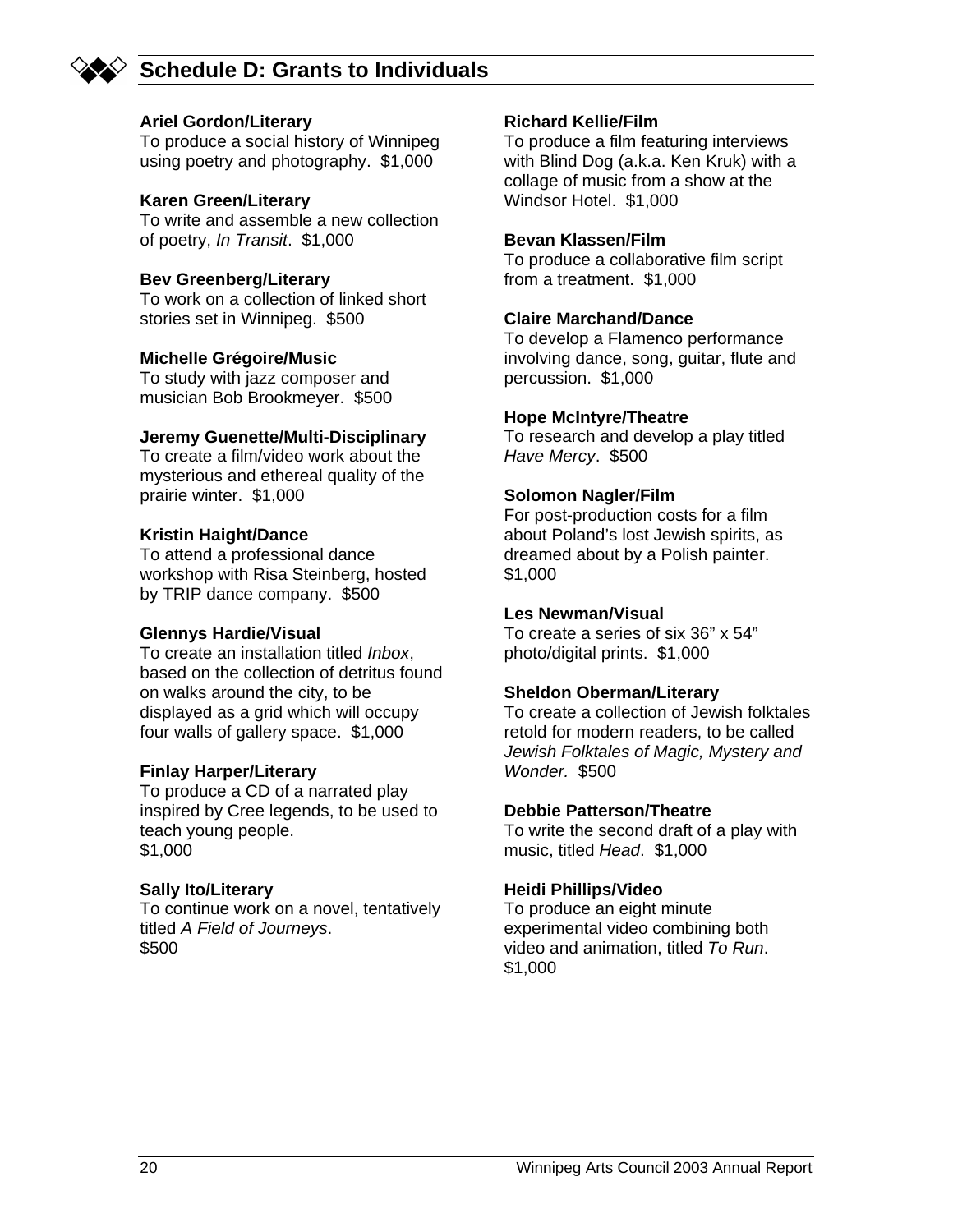

#### **Bev Pike/Visual**

To develop the first painting in *The Passion Project*, involving an intensive two month studio focus. \$1,000

#### **Paul Robles/Visual**

To produce six large photographs, investigating identity, stereotypes and the media. \$1,000

#### **Carol Rose/Literary**

To work on a manuscript titled *A New Song*, a collection of poems based on experiences in Jerusalem since 9/11. \$1,000

#### **Angela Somerset/Multi-Disciplinary**

To create an audio installation that will be part of *The Marble Factory Project*, an inter-disciplinary collaborative work with Tom Elliott. \$1,000

#### **Brianna Stark/Dance**

To attend a professional dance workshop with Risa Steinberg, hosted by TRIP dance company. \$500

#### **Linnea Swan/Dance**

To attend a master class with Peter Boneham, in Toronto. \$1,000

#### **Ewa Tarsia/Visual**

To create a series of 10 65" x 36" and 10 13" x 65" intaglio prints. \$1,000

#### **Diana Thorneycroft/Visual**

To produce large colour digital images that show G.I. Joe and Barbie-like dolls suffering their martyrdoms in the Canadian landscape. \$1,000

#### **Natasha Torres-Garner/Dance**

To attend two dance workshops, one with Risa Steinberg and one with David Earle. \$500

#### **Rosemarie Van Der Hooft/Music**

To participate in the 2003 Boston Early Music Festival. \$1,000

#### **Charles Romero Venzon/Visual**

To produce a photographic project titled *My People*, with photographs from the Philippines. \$500

#### **Treasure Waddell/Dance**

To attend two professional dance sessions: one with Rachel Browne, Julia Sasso and Tom Stroud; one with Risa Steinberg. \$1,000

#### **John Whiteway/Film**

To produce the documentary film *Wild Turkey?*, examining the introduction of wild turkeys to Manitoba, specifically an incident of wild turkeys in a Winnipeg suburb. \$1,000

#### **Lisa Wood/Visual**

To create five large scale figurative selfportrait paintings, accompanied by small decoratively patterned canvases. \$1,000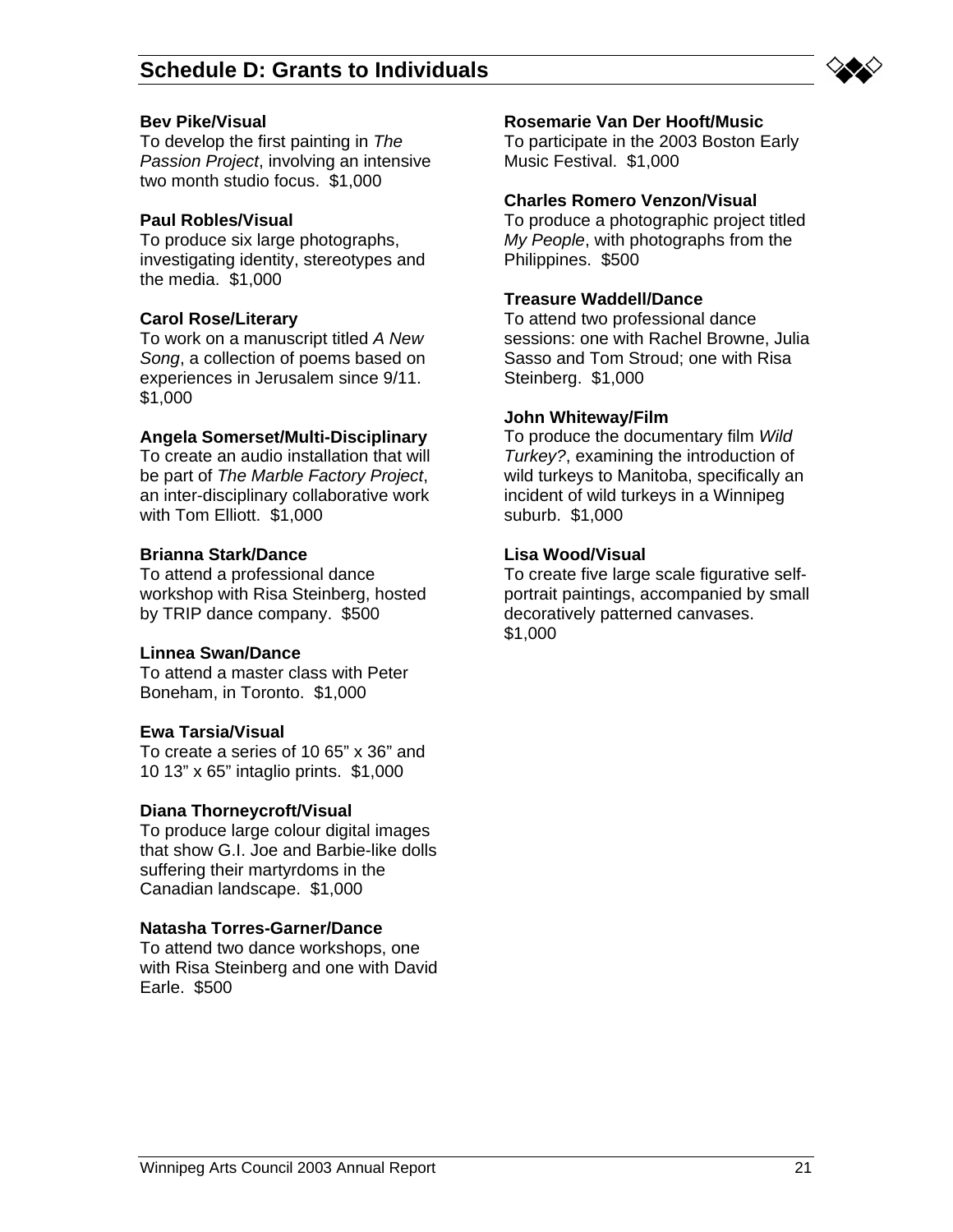# **Schedule E: Downtown Festivals**

*The Downtown Festivals Grant Program was established in 2000 to encourage the creation of new Festivals from mature arts and cultural organizations, and from other organizations proposing new Festivals with the potential for tourism, downtown revitalization, and wide community participation; and to support the development and enhancement of new and creative aspects of existing Festivals, maximizing the fullest potential for tourism, downtown revitalization and revenues.* 

#### **Agassiz Summer Chamber Music Festival**

To support a two-week festival of chamber music, featuring international artists and 25 students from across Canada. \$4,000

#### **Alliance française du Manitoba inc.**

To support two French language theatre companies to participate in AlbeeFest. \$5,000

#### **Caripeg Cultural Organization of Manitoba Inc.**

To support the Caripeg Carnival. \$4,000

#### **Jazz Winnipeg Inc.**

To support Urban Groove Festival as part of Jazz Winnipeg. \$6,000

#### **Manitoba Choral Association**

To support the Diversity Choral Festival, a multi-racial, multicultural music festival. \$12,000

#### **Manitoba Culture and Music Society**

To support production of the Little Mountain Bluesfest planned for Little Mountain Park and the Exchange District in Winnipeg. \$5,000

#### **Manitoba Highland Dancers Association**

To support the ScotDance Canada Championship Series. \$7,000

#### **Manitoba Japanese Canadian Citizens Association**

To support an Asian Canadian Festival of arts and culture at The Forks. \$5,500

#### **Manitoba Theatre Centre – AlbeeFest**

To support AlbeeFest 2004. \$18,000

#### **Manitoba Theatre for Young People**

To support *The Peace Festival at the Forks*, a festival for teens. \$9,000

#### **National Screen Institute**

To support the NSI FilmExchange festival. \$15,000

#### **Osborne Village Cultural Centre – CBC Comedy Festival**

To support the CBC Winnipeg Comedy Festival. \$18,000

#### **Osborne Village Cultural Centre – Improv. Festival**

To support the Improv. Festival at the Gas Station Theatre. \$3,000

#### **Riel Tourism Bureau – Theatre in the Cemetery**

To support Theatre in the Cemetery. \$5,000

#### **Sarasvati Dramatic Theatre Productions**

To support FemFest 2003, a festival of one-act plays by Canadian women. \$8,000

#### **Storyline FX Inc./Freeze Frame**

To support an international festival of film for children and youth. \$6,000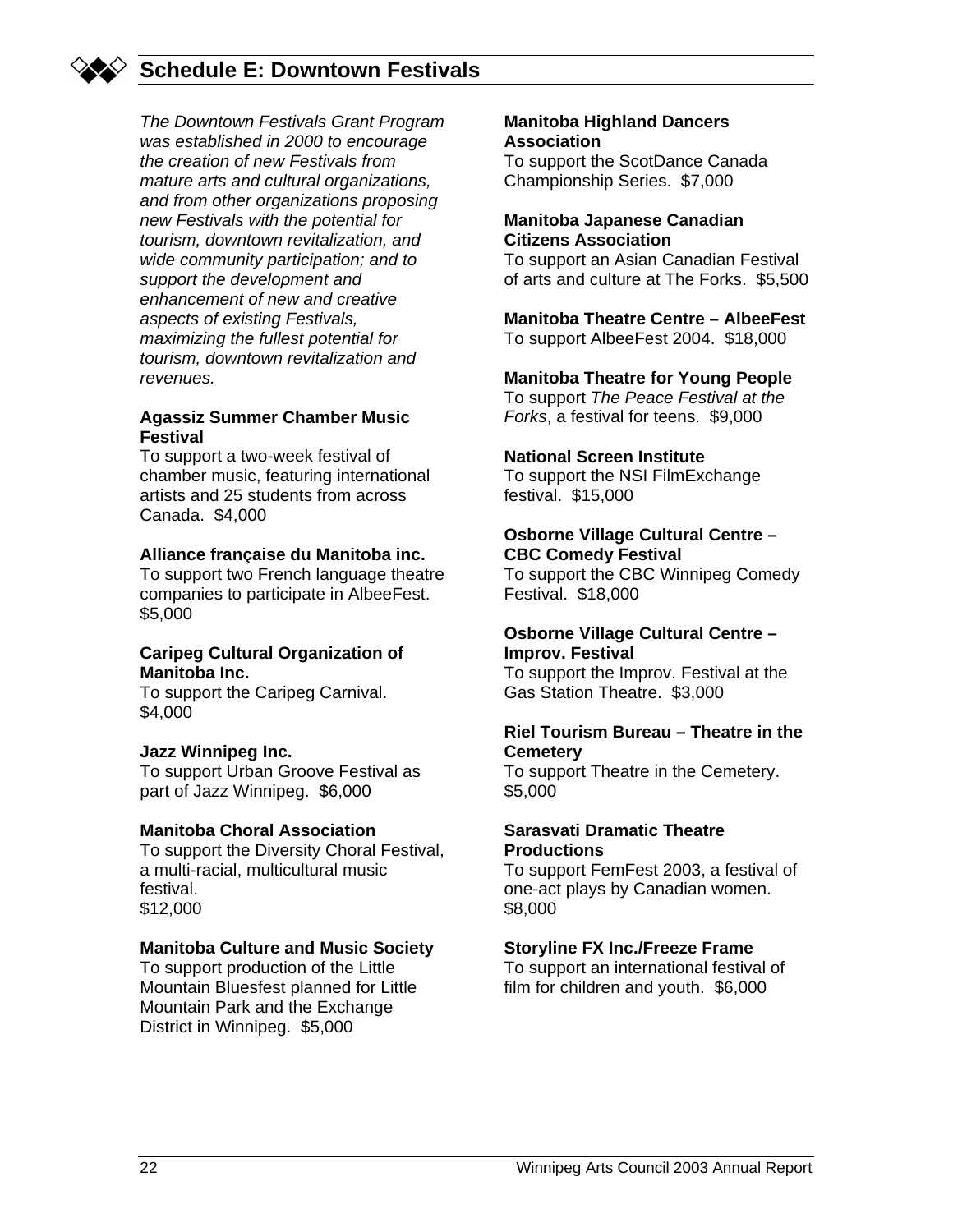#### **Virtuosi Concerts – Beethovenfest '03**

To support a festival of Beethoven sonatas for violin and piano. \$8,000

#### **WECC/Peg City Holla**

To support Peg City Holla, a festival of urban music in Canada. \$2,000

#### **Winnipeg Aboriginal Film and Video Festival**

To support an Aboriginal film festival. \$6,000

#### **Winnipeg Folk Festival**

To support the Urban Fall Fair and Arts Festival. \$10,000

#### **Winnipeg International Writers Festival**

To support WordWalk 2003. \$6,000

#### **Winnipeg Scottish Festival Inc.**

To support a festival of Scottish music and dance. \$3,000

#### **Winnipeg Symphony Orchestra**

To support the New Music Festival. \$20,000

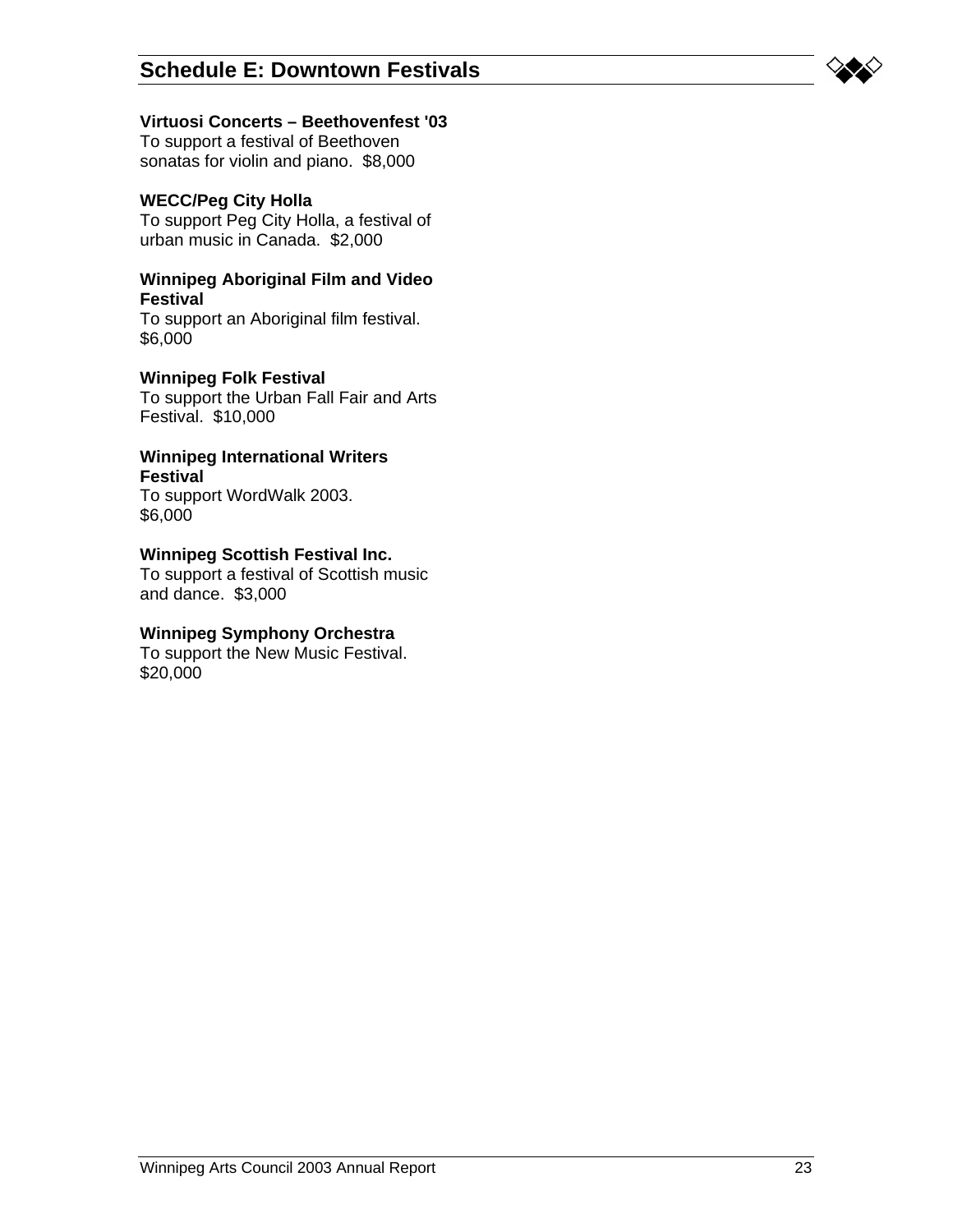

# **Schedule F: New Creations Fund**

*The program was established in 2003 to encourage and support the creativity of the community by making available funding in appropriate amounts to enable the creation of significant new works of art in any discipline or combination of disciplines. It is anticipated that very few grants will be made from the New Creations Fund in any year.* 

*The 2003 jurors were Claudette Lagimodière, Leona Macdonald, Bill Muir, Pauline Riley and Faye Thompson. The facilitator was Andrew Wilhelm – Boyles.* 

*The total allocation for this program is \$50,000* 

#### **Plug In: Institute of Contemporary Art**

To present Ken Gregory – Commission, Publication and Exhibition in the fall of 2004. \$40,000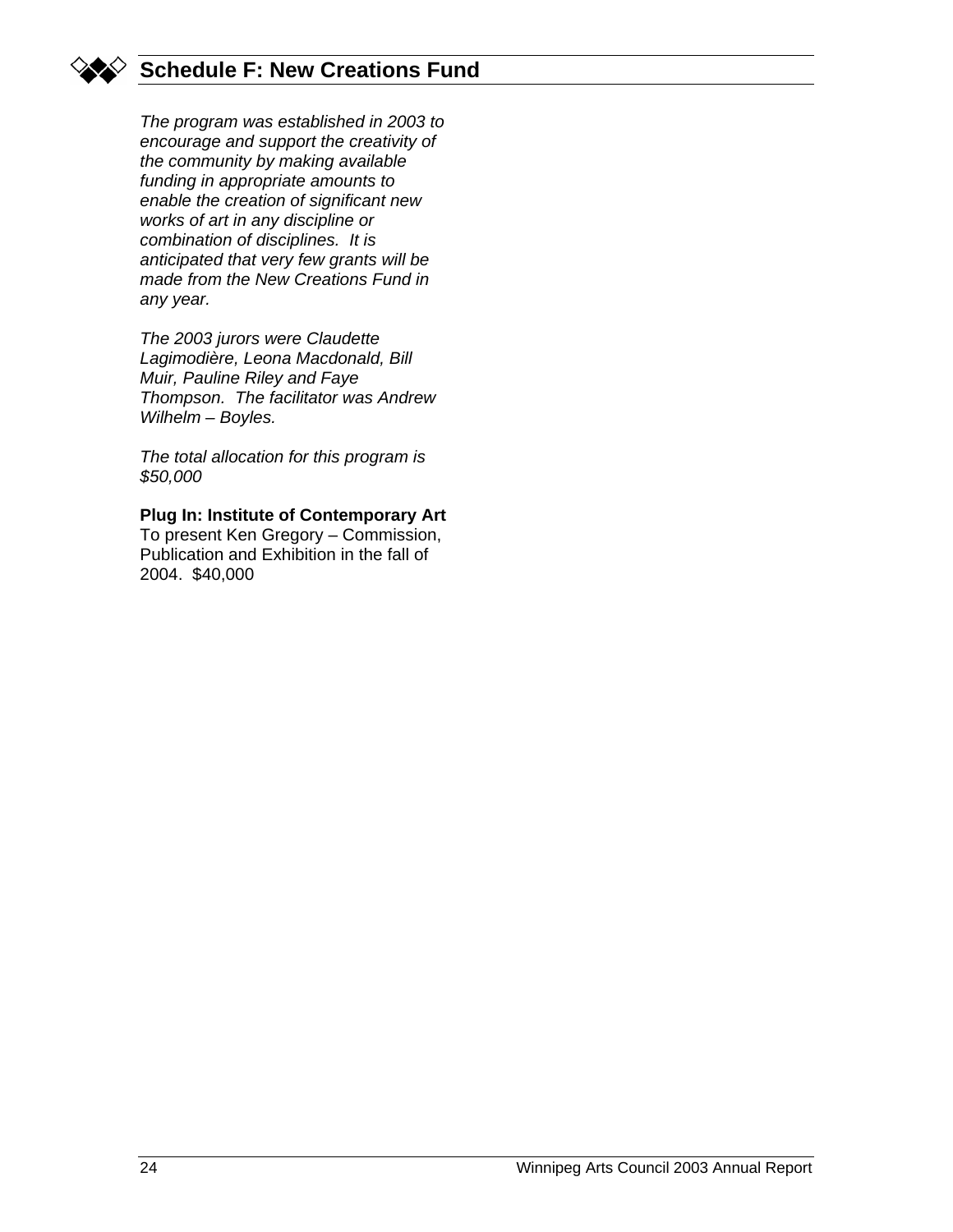**Schedule G: Professional Development Program** 



*The Winnipeg Arts Council established the Professional Development Grant Program in 2003 to provide funding for the continued growth and development of artists and arts administrators. This program is designed to assist the Winnipeg Arts Council in fulfilling its mandate by providing grants to Winnipeg artists and arts administrators to support their professional development through: study (beyond basic training) in a formal or informal setting, research in the arts, attendance at events at which the work of the applicant is to be presented, or at which the applicant is a speaker or resource person, or travel that is a component of such activities.* 

*The total allocation for this program is \$10,000* 

#### **Jolene Bailie**

To attend dance workshops with Marie-Josée Chartier in Toronto; and with Joe Laughlin in Vancouver. \$800

#### **Claudia Bergen**

To attend the SOFA show in Chicago. \$300

#### **Jacquie Black**

To attend aboriginal screen writer's workshop at the Banff Centre for the Arts, December 2003. \$445

#### **Sarah Crawley**

To attend InFest: International Artist Run Culture, a conference taking place in Vancouver, February 25-29, 2004. \$600

#### **Angelo Eidse**

To attend premiere of film *Flickering Blue*, in Grand Rapids, Michigan. \$400

#### **Jan Farbotnik**

To attend *Managing and Leading in the Non-Profit Sector* workshop. \$500

#### **Leah Fontaine**

To attend Cultural Management course at U of W. \$350

#### **Lori Fontaine**

To attend the Cultural Inventory and Cultural Mapping Mentorship project in Saskatoon. \$1,000

#### **Risa Horowitz**

To attend and present her work *melitzah*  at the COSIGN international conference held in Meddlesborough, England, from September 9-13, 2003. \$650.

#### **Bevan Klassen**

To participate in the Vancouver International Film Festival. \$250

#### **Lisa Kuhn**

To study one year of Contemplative Dance, under the direction of Alton Wasson and Daphne Lowell. \$1,000

#### **Vera Lemecha**

To attend InFest: International Artist Run Culture, a conference taking place in Vancouver, February 25-29, 2004. \$600

#### **Damien Lussier**

To attend the Canadian Forum on Cultural Enterprise in Paris, January 12- 14, 2004. \$750

#### **Grace Nickel**

To travel to Taiwan for an artist residency. \$500

#### **Veronica Preweda**

To attend Cultural Management course at U of W. \$300

#### **Janine Tschuncky**

To attend *Managing and Leading in the Non-Profit Sector* workshop. \$500

#### **Gary Yates**

To present screening of *Seven Times Lucky* at the Sundance Film Festival, Utah, January 15-25, 2004. \$650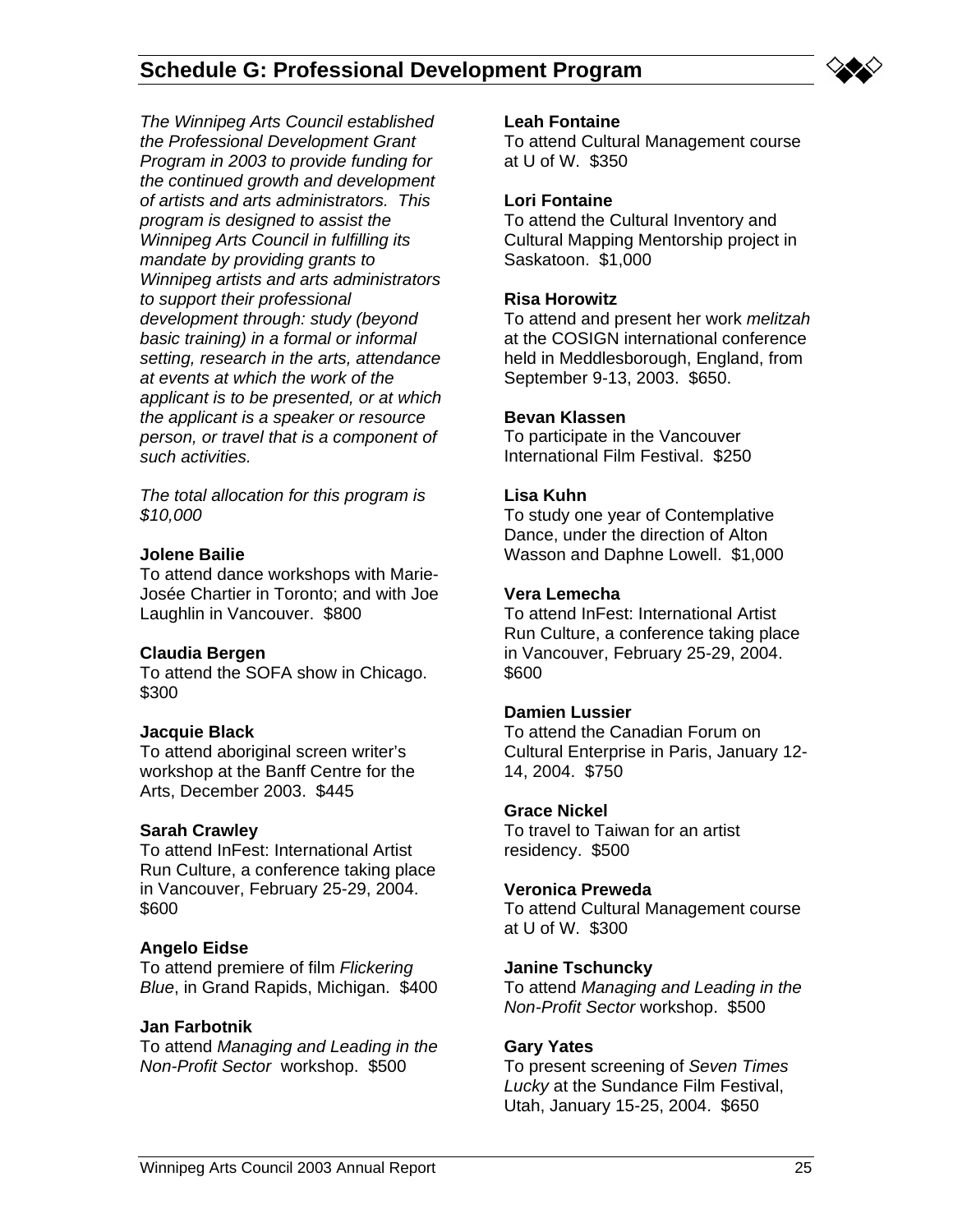

# **The Carol Shields Winnipeg Book Award**

*The Carol Shields Winnipeg Book Award honours books that evoke the special character of and contribute to the appreciation and understanding of the City of Winnipeg. It is also a tribute to Carol Shields, who did that in her own writing. It is a juried annual prize of \$5,000. The award is sponsored by the City of Winnipeg through the Winnipeg Arts Council and administered by the Association of Manitoba Book Publishers.* 

*It was presented as part of the fifteenth annual Brave New Words: the Manitoba Writing and Publishing Awards gala held Saturday, April 26, 2003 at the Hotel Fort Garry. The Awards are coproduced by the Manitoba Writers' Guild and the Association of Manitoba Book Publishers. Councillor Mike Pagtakhan made the presentation on the behalf of the City.* 

*The jurors were Steven Benstead, Christopher Dafoe, and Margaret Sweatman.* 

#### **2002 Winner**

*The Case of Lena S.* by David Bergen, published by McClelland & Stewart.

This book enhances and advertises Winnipeg, as a place where good novels are written and set. The rivers, the neighbourhoods, the sense of light… it is an outstanding book with a strong Winnipeg flavour.

#### **Short List**

Jurors' comments:

*Transcona Fragments* by Jon Paul Fiorentino, published by Cyclops Press

This is work by a serious poet, who is aware of his position as a young Canadian writer and continues to produce work that is original and true to its place. This book strongly captures the feel of Transcona, a really neat place, which has unfortunately been the butt of many jokes for too long.

*Trains of Winnipeg* by Clive Holden, published by DC Books

Remarkably rhythmic, it is like reading a work of art by a true and disciplined artist. The writing is spare, but evokes a larger vision. I love the title poem…it's strong stuff.

*August Witch* by Chandra Mayor, published by Cyclops Press

This is powerful writing by a promising poet. The metaphor of ice evokes feelings that are trapped underneath. The metaphor of moving is strengthened by the narrator's end move from Norwood to downtown. The book has the confessional quality of a journal.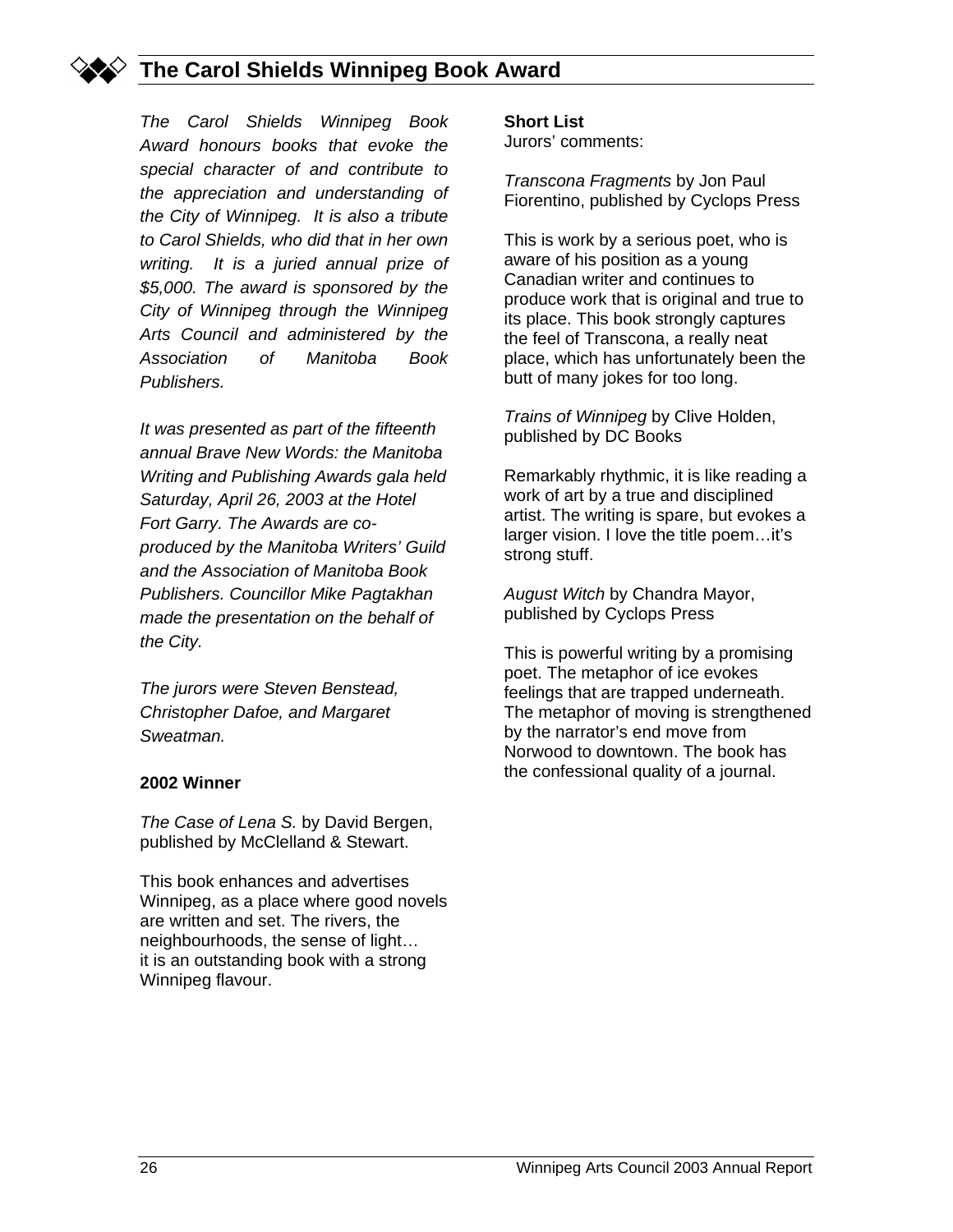|      | Individual, Operating, and Special Projects |                                  |                             |                              |                                           |                                             |                                       |                                                    |                                                      |                                         |
|------|---------------------------------------------|----------------------------------|-----------------------------|------------------------------|-------------------------------------------|---------------------------------------------|---------------------------------------|----------------------------------------------------|------------------------------------------------------|-----------------------------------------|
| Year | <b>Allocation</b>                           | # of<br>Operating<br><b>Apps</b> | # of<br>Operating<br>Grants | \$ of<br>Operating<br>Grants | # of<br>Special<br>Project<br><b>Apps</b> | # of<br><b>Special</b><br>Project<br>Grants | \$ of<br>Special<br>Project<br>Grants | # of<br>Individual<br><b>Artist</b><br><b>Apps</b> | # of<br><b>Individual</b><br><b>Artist</b><br>Grants | \$ of<br>Individual<br>Artist<br>Grants |
| 1988 | \$1,604,920                                 | N/A                              | 56                          | \$1,548,466                  | N/A                                       | 8                                           | \$24,406                              | N/A                                                | 18                                                   | \$13,000                                |
| 1989 | \$1,832,430                                 | N/A                              | 62                          | \$1,704,002                  | N/A                                       | 16                                          | \$52,500                              | N/A                                                | 19                                                   | \$14,000                                |
| 1990 | \$1,884,105                                 | N/A                              | 64                          | \$1,699,194                  | N/A                                       | 33                                          | \$99,705                              | N/A                                                | 19                                                   | \$14,000                                |
| 1991 | \$1,883,760                                 | N/A                              | 63                          | \$1,721,054                  | 31                                        | 17                                          | \$84,500                              | 19                                                 | 19                                                   | \$14,000                                |
| 1992 | \$1,972,724                                 | 64                               | 60                          | \$1,829,052                  | 36                                        | 26                                          | \$77,500                              | 29                                                 | 28                                                   | \$20,000                                |
| 1993 | \$1,473,795                                 | 60                               | 58                          | \$1,381,499                  | 22                                        | 12                                          | \$28,500                              | 3                                                  | 18                                                   | \$14,500                                |
| 1994 | \$1,974,552                                 | 41                               | 55                          | \$1,804,560                  | 28                                        | 20                                          | \$90,500                              | 52                                                 | 24                                                   | \$20,000                                |
| 1995 | \$1,974,552                                 | 58                               | 56                          | \$1,806,043                  | 40                                        | 26                                          | \$79,400                              | 59                                                 | 23                                                   | \$20,000                                |
| 1996 | \$1,974,552                                 | 61                               | 57                          | \$1,801,620                  | 59                                        | 28                                          | \$78,550                              | 76                                                 | 27                                                   | \$20,000                                |
| 1997 | \$1,974,775                                 | 64                               | 57                          | \$1,806,780                  | 37                                        | 24                                          | \$72,000                              | 50                                                 | 23                                                   | \$20,000                                |
| 1998 | \$1,974,552                                 | 64                               | 60                          | \$1,787,870                  | 50                                        | 30                                          | \$89,013                              | 50                                                 | 23                                                   | \$20,000                                |
| 1999 | \$1,974,552                                 | 60                               | 56                          | \$1,780,670                  | 55                                        | 38                                          | \$97,400                              | 67                                                 | 22                                                   | \$20,000                                |
| 2000 | \$1,974,552                                 | 65                               | 60                          | \$1,785,200                  | 52                                        | 31                                          | \$81,450                              | 72                                                 | 28                                                   | \$20,000                                |
| 2001 | \$1,974,552                                 | 65                               | 59                          | \$1,790,000                  | 52                                        | 31                                          | \$75,697                              | 89                                                 | 27                                                   | \$20,000                                |
| 2002 | \$1,974,552                                 | 60                               | 58                          | \$1,793,200                  | 38                                        | 23                                          | \$62,624                              | 67                                                 | 26                                                   | \$20,000                                |
| 2003 | \$2,470,380                                 | 63                               | 60                          | \$2,119,880                  | 50                                        | 18                                          | \$70,210                              | 105                                                | 46                                                   | \$40,000                                |

| <b>Downtown Festivals</b> |            |                           |                             |                              |  |  |  |  |
|---------------------------|------------|---------------------------|-----------------------------|------------------------------|--|--|--|--|
| Year                      | Allocation | # of<br>Operating<br>Apps | # of<br>Operating<br>Grants | \$ of<br>Operating<br>Grants |  |  |  |  |
| 2000                      | \$200,000  | 33                        | 16                          | \$200,000                    |  |  |  |  |
| 2001                      | \$180,000  | 29                        | 21                          | \$180,000                    |  |  |  |  |
| 2002                      | \$180,000  | 54                        | 32                          | \$180,000                    |  |  |  |  |
| 2003                      | \$185,500  | 30                        | 23                          | \$185,500                    |  |  |  |  |

⋙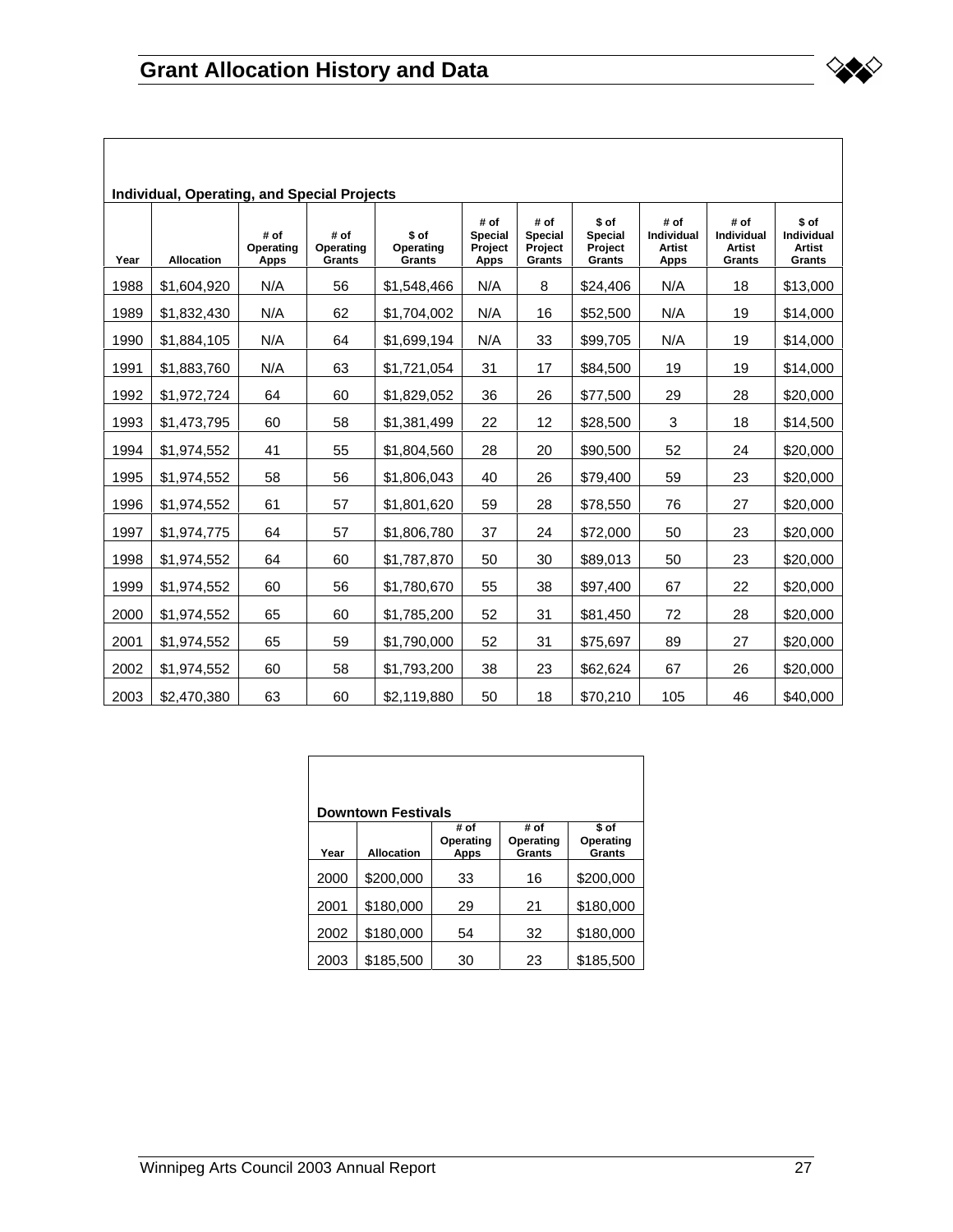

# **Winnipeg Arts Council Bylaws (***abridged***)\***

#### **Mandate and Undertaking**

The Corporation is an independent not-for-profit Corporation, created and mandated by the City to carry out the objects stipulated in its Articles of Incorporation by undertaking the following responsibilities:

- managing and carrying out the City's arts and cultural funding programs, exercising final arm's length authority to approve and issue cultural grants;
- presenting for approval to the Standing Policy Committee on Protection and Community Services, a three (3) year Arts and Culture Business Plan to be adopted on an annual basis;
- managing a conditional grant from the City designated to fund the approved programs;
- advising the City on cultural policy;
- exploring partnerships and initiatives with other funding bodies, foundations and other groups;
- presenting to the City an Annual Report and an Audited Financial Statement;
- developing and maintaining a cooperative relationship with all City departments and staff working in cultural areas.

#### **Eligibility for Membership**

The Members of the Corporation shall be comprised of the Arts Community Members, Citizen Members and the City.

Membership for Citizen Members shall be open to any person who is a citizen of the City of Winnipeg, upon payment of a fee which shall be determined by the Board from time to time.

The Arts Community Members shall be comprised of individuals, associations, organizations, corporations, partnerships, trusts or other persons representing artistic groups or disciplines. Arts Community Membership shall be open to all individuals or organizations that are eligible for funding support from the Corporation under any of its grant programs, whether or not the individual or organization is actually receiving such support.

#### **Board of Directors**

The business and affairs of the Corporation shall be managed by a Board, that may be comprised of not less than eleven (11) and no more than fifteen (15) Directors as the Directors may from time to time determine. Until changed in accordance with this Bylaw, the Board shall consist of a number of Directors, elected as follows:

> • four (4) to six (6) Council Directors shall be citizens-atlarge appointed by Council. Nominees shall be recruited according to the City's process for Appointments to Boards and Commissions. These nominations shall be forwarded to the Corporation for subsequent recommendation by the Nominations Committee to the Executive Policy Committee of the City.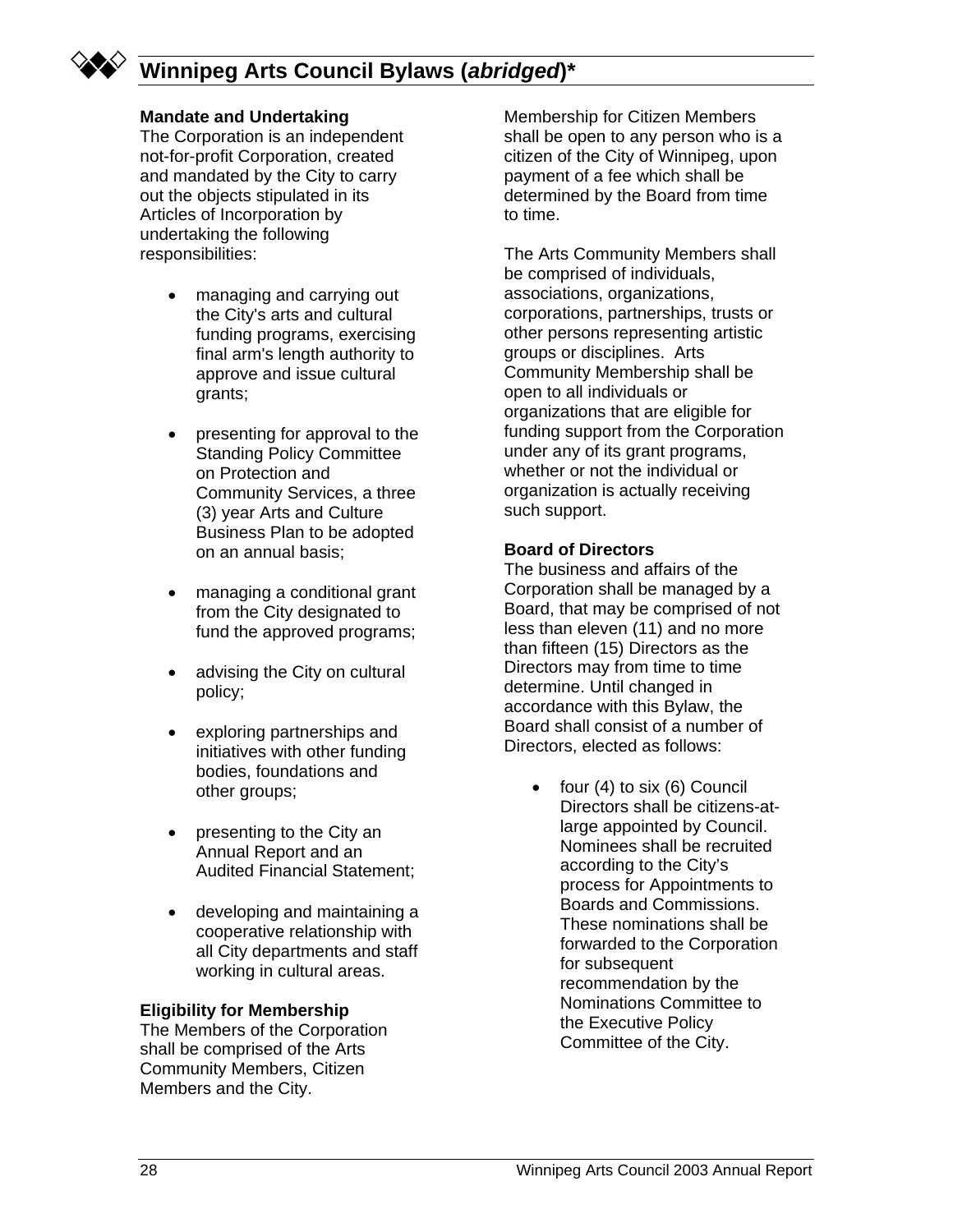

- four  $(4)$  to six  $(6)$  Arts Community Directors shall be elected as representatives of the Arts Community Members. They shall be elected by and from arts constituent groups or disciplines comprising the Arts Community Members as shall be determined by the Board from time to time; provided that there shall be an equal number of Council Directors and Arts Community Directors;
- one (1) Director shall be the City's Representative; and one (1) non-voting Director shall be a member of the administrative staff of the City, who shall sit on the Board in a non-voting capacity.
- from the Directors, one (1) Director shall be elected as Chair, in which case, the Board shall replace him or her pursuant to [the section titled Vacancies]. The City's Representative shall not be eligible for election as Chair. The Chair shall only be entitled to vote in the circumstances contemplated in [the section titled Voting].

Except as otherwise expressly set forth herein, once elected to the Board, these Directors will serve the Corporation and not the particular group that nominated them.

#### **Qualification**

Individual persons who are over the age of eighteen (18) years and residents of Winnipeg are eligible to be Directors, provided they do not have the status of a bankrupt.

#### **Term**

The Directors shall serve for a term of two (2) years. A Director may serve for a maximum of three (3) consecutive terms.

#### **Vacancies**

The Directors may, by a majority of votes, from time to time, appoint a person as a Director for the purpose of filling a vacancy on the Board created by the resignation, removal or election as Chair of a Director, provided that an Arts Community Director shall be replaced by an Arts Community Member or an employee or other representative thereof.

Such appointments shall continue until the next Annual Meeting of the Members and shall not be considered part of the said Director's official term.

#### **Remuneration and Expenses**

Directors shall serve without remuneration and shall not directly or indirectly receive any profit from the position as Director. A Director may be paid reasonable expenses incurred by the Director in the performance of a Director's duties.

#### **Conflicts of Interest**

Each Director shall comply with the Corporation's Conflict of Interest and Confidentiality Policy established by the Board from time to time. Where the provisions of this Bylaw and the provisions of such Conflict of Interest and Confidentiality Policy conflict, the provisions of this Bylaw shall govern.

#### **Quorum**

A majority of the Arts Community Directors and a majority of the Council Directors shall constitute a quorum at any meeting of Directors.